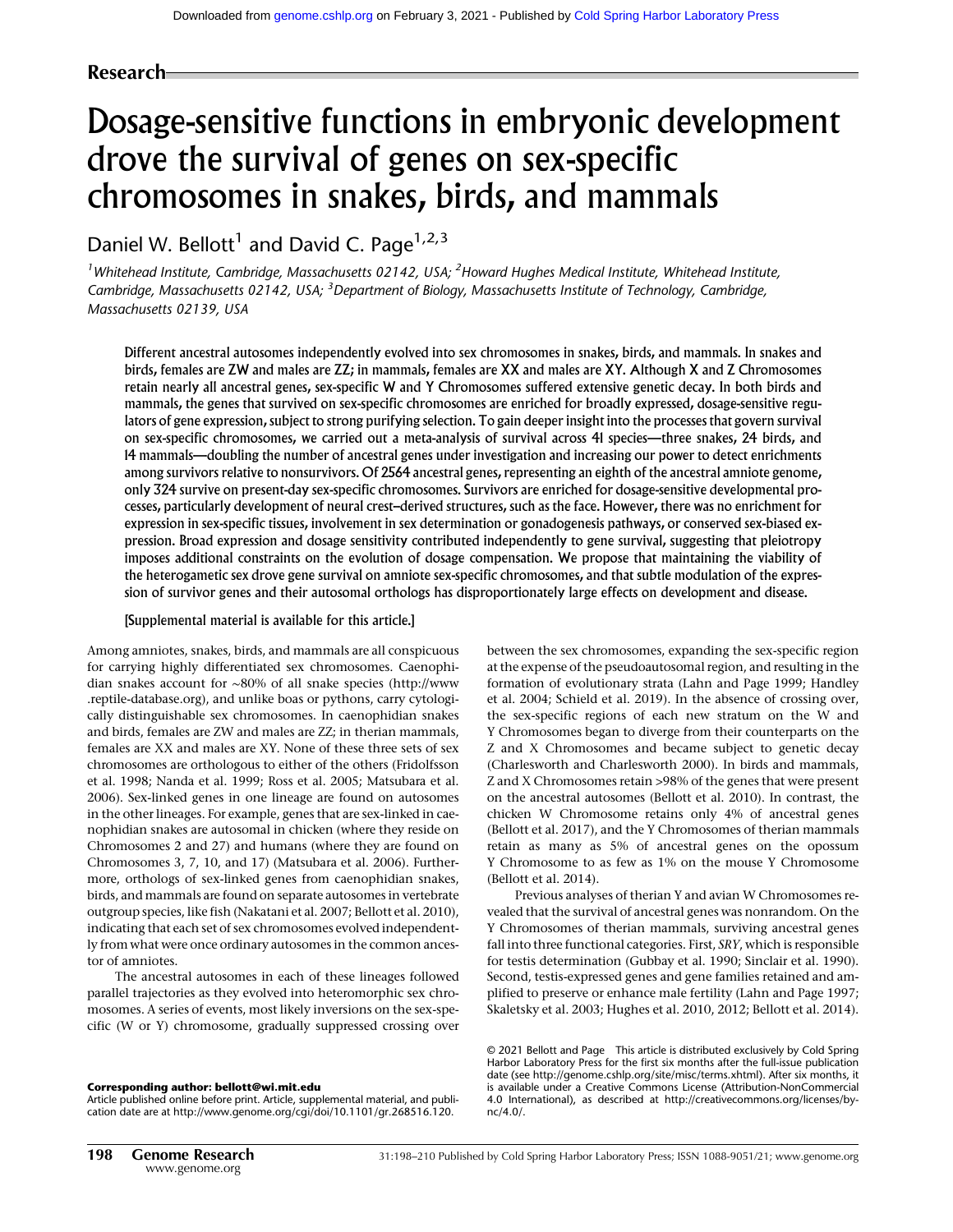# Genes on W and Y Chromosomes regulate development

Third, broadly expressed, dosage-sensitive regulators that maintain male viability (Lahn and Page 1997; Bellott et al. 2014). Analysis of W-linked genes across chickens and 13 additional avian species also showed that survivors were enriched for broadly expressed, dosage-sensitive regulators. In the chicken, all surviving genes are broadly expressed, suggesting a focus on preserving female viability (Bellott et al. 2017).

Caenophidian snakes share a common ZW system that evolved after their divergence from boas and pythons (Gamble et al. 2017), but before the divergence of wart and file snakes from other caenophidians (Rovatsos et al. 2015; Matsubara et al. 2016), between 91 and 76 million years (Myr) ago (Kumar et al. 2017). Comparisons of male and female whole-genome shotgun sequence data from five-pacer viper (Deinagkistrodon acutus) (Yin et al. 2016), pygmy rattlesnake (Sistrurus miliarius), and mountain garter snake (Thamnophis elegans) (Vicoso et al. 2013a) yielded dozens of W-linked gene predictions from each species. Phylogenetic analyses of Z–W gene pairs indicated that any strata formed before these three lineages diverged from each other (Vicoso et al. 2013a; Yin et al. 2016) 62 Myr ago (Kumar et al. 2017). Although this is much younger than the W Chromosomes of birds (>111 Myr), or the Y Chromosomes of therian mammals (>159 Myr), genetic decay was similarly extensive; only 3% of ancestral genes were retained on the W Chromosome of the five-pacer viper (Yin et al. 2016). The recently published chromosome-level genome assembly of a male prairie rattlesnake (Crotalus viridis) includes a Z Chromosome that contains around 1500 genes—30% more than previous reconstructions (Schield et al. 2019) and more genes than were present on the ancestral autosomes that became the sex chromosomes of birds and therian mammals, combined. Thus, the sex chromosomes of caenophidian snakes provide a third and much more extensive replicate in a natural experiment in which otherwise ordinary autosomes are exposed to genetic decay and the evolutionary pressures that accompany sex chromosome evolution.

We analyzed surviving W-linked genes from three caenophidian species—five-pacer viper, pygmy rattlesnake, and mountain garter snake—to examine whether evolutionary pressures analogous to those we characterized on the male-specific Y Chromosomes of therian mammals and the female-specific W Chromosomes of birds also shaped the gene content of the caenophidian W Chromosome. Further, we wondered whether we might detect more subtle influences on the survival of ancestral genes by combining data from these three lineages. Additionally, we looked for evidence that genes on the ancestral autosomes with functions related to sex and reproduction were more likely to survive on sex-specific chromosomes.

# Results

#### Reconstructing the ancestral autosomes

Prior to analyzing the survival of genes on the W Chromosomes of five-pacer viper, pygmy rattlesnake, and mountain garter snake, we took advantage of newer, highly contiguous snake genome assemblies to generate a more comprehensive reconstruction of the ancestral autosomes from which caenophidian sex chromosomes evolved (Table 1; [Supplemental Figs. S1](http://genome.cshlp.org/lookup/suppl/doi:10.1101/gr.268516.120/-/DC1)–S4; [Supplemental Tables](http://genome.cshlp.org/lookup/suppl/doi:10.1101/gr.268516.120/-/DC1) [S1](http://genome.cshlp.org/lookup/suppl/doi:10.1101/gr.268516.120/-/DC1)–S6; [Supplemental Methods](http://genome.cshlp.org/lookup/suppl/doi:10.1101/gr.268516.120/-/DC1)). Previous reconstructions of caenophidian sex chromosome evolution used lizard Chromosome 6 as a proxy for the ancestral autosomes and identified 1135 ancestral Z genes (Vicoso et al. 2013a; Yin et al. 2016). We began our search for ancestral Z-linked genes by compiling a list of published sex-linked genes in snakes ([Supplemental Table S2;](http://genome.cshlp.org/lookup/suppl/doi:10.1101/gr.268516.120/-/DC1) [Supplemental](http://genome.cshlp.org/lookup/suppl/doi:10.1101/gr.268516.120/-/DC1) [Methods](http://genome.cshlp.org/lookup/suppl/doi:10.1101/gr.268516.120/-/DC1)). We identified their orthologs in the human, chicken, and lizard genomes and looked for syntenic orthologs in three highly contiguous caenophidian snake assemblies—prairie rattlesnake (Schield et al. 2019), mainland tiger snake (Notechis scutatus) (<https://f1000research.com/posters/7-753>) (R Edwards, T Amos, J Tang, et al., pers. comm.), and five-pacer viper (Yin et al. 2016) using orthologous autosomal scaffolds from the assembly of the Boa constrictor (Bradnam et al. 2013) as an out-group to resolve lineage-specific gains and losses within snakes (Fig. 1A; Table 1; [Supplemental Table S3](http://genome.cshlp.org/lookup/suppl/doi:10.1101/gr.268516.120/-/DC1); [Supplemental Methods](http://genome.cshlp.org/lookup/suppl/doi:10.1101/gr.268516.120/-/DC1)). We identified 45% more genes than previous reconstructions: a total of 1648 genes in 1300 protein-coding gene families on the ancestral autosomes that became the caenophidian Z and W sex chromosomes (Fig. 1B; [Supplemental Table S3\)](http://genome.cshlp.org/lookup/suppl/doi:10.1101/gr.268516.120/-/DC1). This set of ancestral genes is comprehensive, extending across the Z Chromosome to include 62 single-copy genes in the pseudoautosomal region (Fig. 1B; [Supplemental Figs. S3, S4](http://genome.cshlp.org/lookup/suppl/doi:10.1101/gr.268516.120/-/DC1); [Supplemental Table S3](http://genome.cshlp.org/lookup/suppl/doi:10.1101/gr.268516.120/-/DC1); [Supplemental](http://genome.cshlp.org/lookup/suppl/doi:10.1101/gr.268516.120/-/DC1) [Methods](http://genome.cshlp.org/lookup/suppl/doi:10.1101/gr.268516.120/-/DC1)). We restricted our subsequent analyses of the decay and survival of ancestral genes to the 1238 protein-coding gene families outside the pseudoautosomal region.

To analyze gene survival on caenophidian W Chromosomes, we compared our list of ancestral genes to W-linked genes

|  |  | Table 1. Key genomic resources used in reconstructing caenophidian ancestral autosomes |  |
|--|--|----------------------------------------------------------------------------------------|--|
|--|--|----------------------------------------------------------------------------------------|--|

| Common name              | Scientific name              | Sex chromosome<br>system | Assembly                             | n50      | Sex  | <b>Reconstruct</b><br>ancestral Z | <b>Candidate W</b><br>genes |
|--------------------------|------------------------------|--------------------------|--------------------------------------|----------|------|-----------------------------------|-----------------------------|
| Human                    | Homo sapiens                 | Therian XY               | GCF 000001405.26                     | 67 Mb    | M, F | v                                 |                             |
| Chicken                  | Gallus gallus                | Avian ZW                 | GCF 000002315.6                      | 21 Mb    |      |                                   |                             |
| Green anole              | Anolis carolinensis          | Anole XY                 | GCF 000090745.1                      | 4.0 Mb   |      |                                   |                             |
| Boa constrictor          | Boa constrictor              | Boa XY                   | http://dx.doi.org/10.5524/<br>100060 | $1.2$ Mb | M    |                                   |                             |
| Five-pacer viper         | Deinagkistrodon<br>acutus    | Caenophidian ZW          | http://dx.doi.org/10.5524/<br>100196 | $2.1$ Mb | M, F | Υ                                 | v                           |
| Pygmy<br>rattlesnake     | Sistrurus miliarius          | Caenophidian ZW          | Not publicly deposited               | 13 kb    | M, F | N                                 | v                           |
| Mountain garter<br>snake | <b>Thamnophis</b><br>elegans | Caenophidian ZW          | Not publicly deposited               | 12 kb    | M, F | N                                 | Y                           |
| Prairie<br>rattlesnake   | Crotalus viridis             | Caenophidian ZW          | GCA 003400415.2                      | 180 Mb   | M    | Υ                                 |                             |
| Mainland tiger<br>snake  | Notechis scutatus            | Caenophidian ZW          | GCA 900518725.1                      | $6.0$ Mb | F    | Y                                 |                             |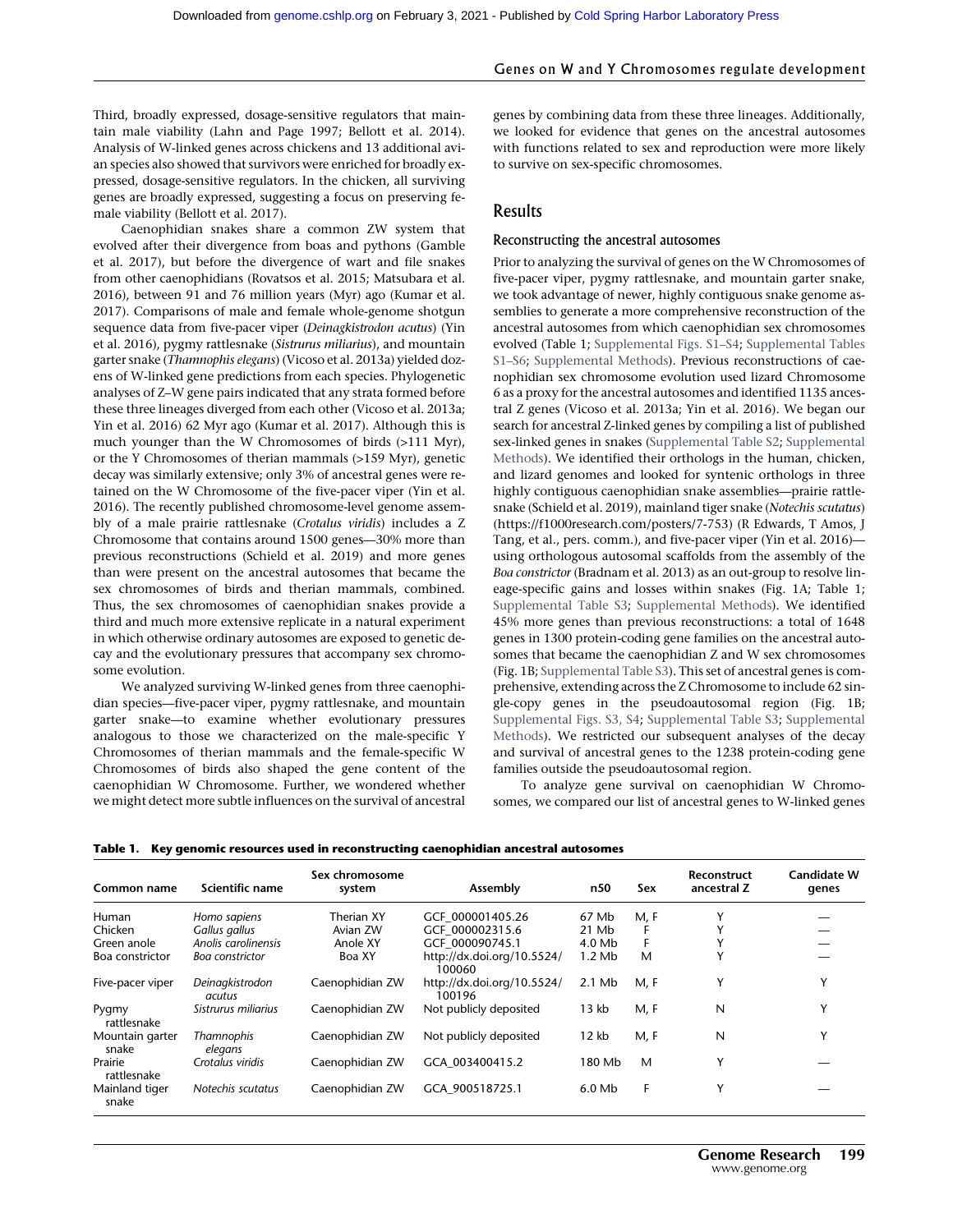

Figure 1. Ancestral Z–W gene pairs from three caenophidian species. (A) Phylogenetic tree of selected snake species included in this study, with branches colored to highlight relationships among species. Humans diverged from snakes 312 Myr ago. Chicken and green anole lizard diverged from snakes 280 and 167 Myr ago, respectively, and were used to resolve gene gains and losses between snakes and mammals. Snakes diverged from each other starting about 90.8 Myr ago (green). Boas (red) and pythons (blue) have independently evolved homomorphic XY sex chromosomes. Caenophidian snakes (purple) share a common ZW sex chromosome system, orthologous to the python XY. (B) Euler diagram showing overlapping sets of ancestral Z–W gene pairs identified in fivepacer viper (light purple), pygmy rattlesnake (medium purple), and mountain garter snake (dark purple) as subsets of all 1300 ancestral Z genes (green). See also [Supplemental Table S3.](http://genome.cshlp.org/lookup/suppl/doi:10.1101/gr.268516.120/-/DC1)

from the three species with published systematic analyses of Wlinked gene content: five-pacer viper (Yin et al. 2016), pygmy rattlesnake, and mountain garter snake ([Supplemental Tables S1, S4;](http://genome.cshlp.org/lookup/suppl/doi:10.1101/gr.268516.120/-/DC1) [Supplemental Methods](http://genome.cshlp.org/lookup/suppl/doi:10.1101/gr.268516.120/-/DC1); Vicoso et al. 2013a). We included candidate W-linked genes that these studies had excluded on the basis of their chromosomal assignment in green anole lizard ([Supple](http://genome.cshlp.org/lookup/suppl/doi:10.1101/gr.268516.120/-/DC1)[mental Table S5](http://genome.cshlp.org/lookup/suppl/doi:10.1101/gr.268516.120/-/DC1)). We identified 103 ancestral genes with surviving W homologs in one of these three species (Fig. 1B; [Supplemental](http://genome.cshlp.org/lookup/suppl/doi:10.1101/gr.268516.120/-/DC1) [Table S3\)](http://genome.cshlp.org/lookup/suppl/doi:10.1101/gr.268516.120/-/DC1). We compared these 103 surviving ancestral Z–W gene pairs to the other 1135 ancestral genes without surviving W homologs (Fig. 1B). Using published data sets, we searched for evidence that Z–W pair genes systematically differ from ancestral genes on the Z Chromosome that lack W homologs with regard to dosage sensitivity (Huang et al. 2010; Agarwal et al. 2015; Ruderfer et al. 2016), breadth of expression (Merkin et al. 2012; Ayers et al. 2013; Petropoulos et al. 2016; Perry et al. 2018), and intensity of purifying selection (Fig. 2; [Supplemental Fig. S5](http://genome.cshlp.org/lookup/suppl/doi:10.1101/gr.268516.120/-/DC1); [Supplemental Ta](http://genome.cshlp.org/lookup/suppl/doi:10.1101/gr.268516.120/-/DC1)[ble S7;](http://genome.cshlp.org/lookup/suppl/doi:10.1101/gr.268516.120/-/DC1) Yates et al. 2020).

#### Caenophidian Z–W gene pairs are dosage sensitive

We looked for signs of dosage sensitivity among surviving caenophidian Z–W gene pairs. We mapped various published gene-bygene measures of dosage sensitivity from the human genome onto their snake orthologs ([Supplemental Table S7\)](http://genome.cshlp.org/lookup/suppl/doi:10.1101/gr.268516.120/-/DC1). Using geneby-gene estimates of the probability of haploinsufficiency in humans (Huang et al. 2010), we found that human orthologs of surviving Z–W gene pairs were more likely to be haploinsufficient than the human orthologs of ancestral Z-Chromosome genes that lack W-Chromosome homologs (Fig. 2A). Likewise, using deletion intolerance scores calculated from a catalog of genic copy number variation among 59,898 control human exomes (Exome Aggregation Consortium [ExAC]) (Ruderfer et al. 2016), we found that human orthologs of surviving Z–W gene pairs were less likely to tolerate deletions than the orthologs of ancestral Z-Chromosome genes that lack W-Chromosome homologs (Fig. 2B).

Of the 103 caenophidian Z–W gene pairs, at least 11 have human orthologs implicated in congenital disorders caused by heterozygous loss-of-function mutations (Table 2). We assessed the likelihood of finding 11 haploinsufficient human orthologs among these 103 Z–W pairs by examining all 299 human orthologs of ancestral caenophidian Z-linked genes linked to a phenotype with a known molecular basis in Online Mendelian Inheritance in Man (OMIM) (McKusick-Nathans Institute of Genetic Medicine 2019; Table 3). We found that Z–W pair genes were enriched fourfold for phenotypes caused by haploinsufficiency relative to Z-linked genes without surviving W homologs. Taken together, the elevated haploinsufficiency probabilities, deletion intolerance scores, and significant enrichment for human disorders caused by haploinsufficiency indicate that caenophidian Z–W pairs are enriched for haploinsufficient genes.

Using the EXAC duplication intolerance scores (Ruderfer et al. 2016), we find that, relative to other ancestral Z genes, the human orthologs of caenophidian Z–W gene pairs are more intolerant of duplication (Fig. 2C). MicroRNAs (miRNAs) are short, noncoding RNAs that fine-tune gene dosage by pairing to the 3′ untranslated region and lowering target mRNA levels (Bartel 2009). Conserved targeting by miRNAs is a feature of genes sensitive to changes in gene dosage, particularly to overexpression (Naqvi et al. 2018). We used published estimates of the probabilities of conserved targeting (PCT scores) (Friedman et al. 2009) for each gene–miRNA interaction in the human genome. We found that the human orthologs of surviving Z–W gene pairs had higher gene-average PCT scores than other ancestral Z genes (Fig. 2D). Also, across all gene–miRNA pairs, PCT scores are higher for Z–W gene pairs than for other ancestral Z genes [\(Supplemental Fig. S5A](http://genome.cshlp.org/lookup/suppl/doi:10.1101/gr.268516.120/-/DC1)). Moreover, relative to other ancestral genes, the orthologs of Z–W gene pairs are targeted by more miRNA sites conserved between human and chicken [\(Supplemental Fig. S5B\)](http://genome.cshlp.org/lookup/suppl/doi:10.1101/gr.268516.120/-/DC1) and between human and green anole lizard ([Supplemental Fig. S5C\)](http://genome.cshlp.org/lookup/suppl/doi:10.1101/gr.268516.120/-/DC1). We conclude that caenophidian Z–W pairs are similar to both therian X–Y and avian Z–W gene pairs in being more sensitive to increases and decreases in gene expression than other ancestral genes.

#### Caenophidian Z–W gene pairs are broadly expressed

We assessed whether surviving caenophidian Z–W pairs are more broadly expressed than other ancestral genes in snakes and whether this broad expression was ancestral. We observed that the Z homologs of Z–W gene pairs are more broadly expressed than ancestral genes that lack W homologs across a panel of adult eastern garter snake (Thamnophis sirtalis) female tissues (Fig. 2E; Perry et al. 2018). This increased breadth of expression extends to chicken ([Supplemental Fig. S5D\)](http://genome.cshlp.org/lookup/suppl/doi:10.1101/gr.268516.120/-/DC1) and human ([Supplemental Fig. S5E](http://genome.cshlp.org/lookup/suppl/doi:10.1101/gr.268516.120/-/DC1))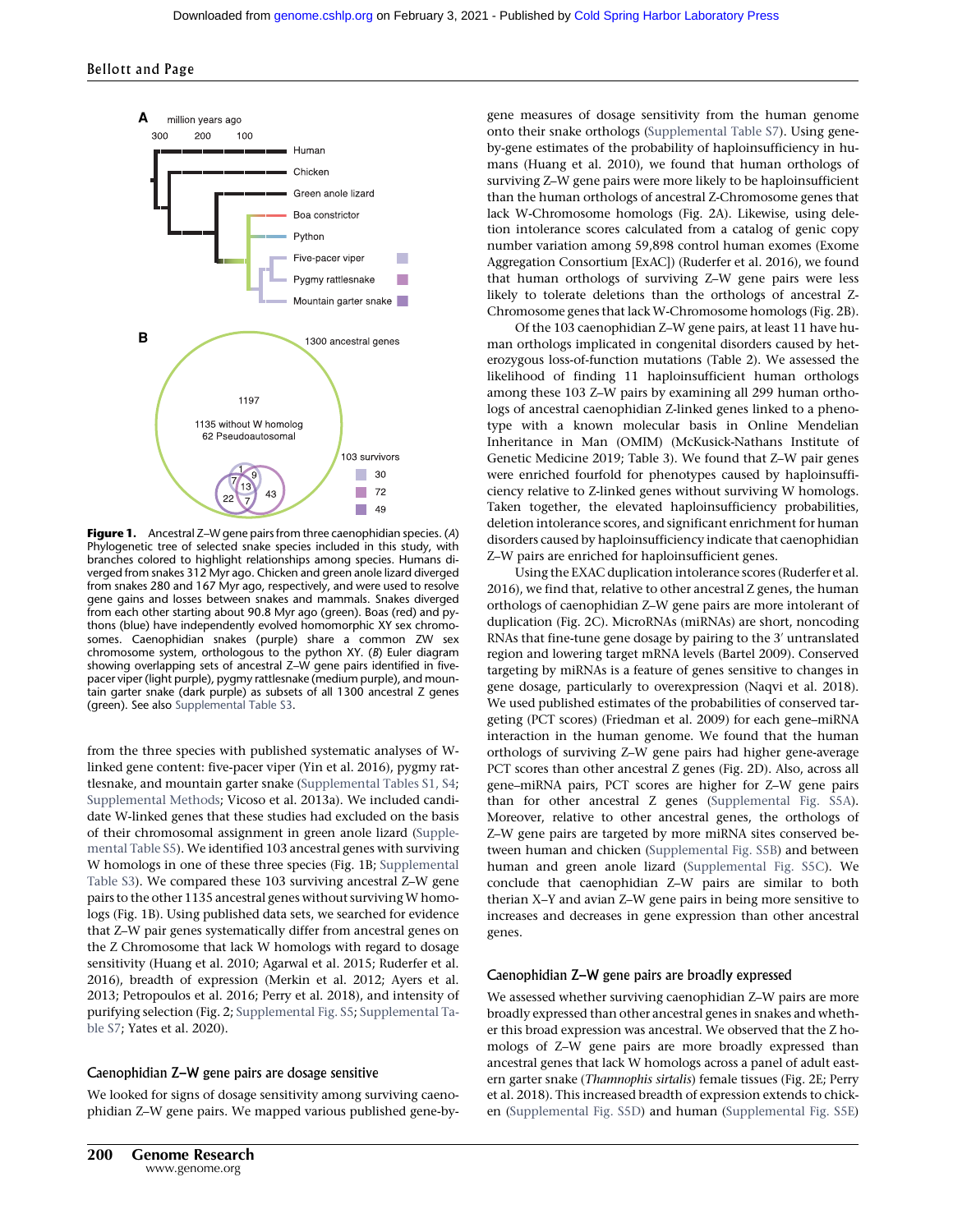

Figure 2. Factors in the survival of caenophidian Z-W gene pairs. Violin plots, with the median (white circle) and interquartile range (white bar) indicated, compare annotations of ancestral Z–W gene pairs identified in three species (purple) to annotations for the remainder of ancestral Z genes (green). (\*) P<0.05; (\*\*) P<0.01; (\*\*\*) P<0.001. P-values were obtained using one-tailed Wilcoxon rank-sum tests (Methods; [Supplemental Table S24\)](http://genome.cshlp.org/lookup/suppl/doi:10.1101/gr.268516.120/-/DC1). Human orthologs of ancestral caenophidian Z-W gene pairs have greater probability of haploinsufficiency (A), deletion intolerance scores (B), duplication intolerance scores (C), and mean probabilities of conserved targeting (PCT) (D) than other ancestral Z genes. Orthologs of ancestral Z–W gene pairs are more broadly expressed than orthologs of other ancestral Z genes in a panel of seven adult eastern garter snake tissues (E). Orthologs of ancestral Z–W gene pairs are more highly expressed than orthologs of other ancestral Z genes in chicken blastocysts (F) and in human preimplantaion embryos (G). Orthologs of ancestral Z–W gene pairs have reduced  $d_N/d_S$  ratios compared to orthologs of other ancestral Z genes in alignments between tiger snake and green anole lizard orthologs (H).

orthologs of Z–W gene pairs. We conclude that caenophidian Z–W gene pairs maintain broad expression across adult tissues from their autosomal precursors in the amniote ancestor.

We further suggest that this breadth of expression extended to the earliest stages of embryonic development. Although gene expression data from snake embryos is not available, we found that the orthologs of ancestral caenophidian Z–W gene pairs are more highly expressed than those of ancestral Z genes that lack W homologs in both chicken blastocysts (Ayers et al. 2013; Fig. 2F) and human morulae (Fig. 2G; Petropoulos et al. 2016). We conclude that the autosomal precursors of caenophidian Z–W pairs were more broadly expressed across development as well as across adult tissues.

#### Caenophidian Z–W gene pairs are subject to strong purifying selection

If surviving X–Y and Z–W gene pairs are extremely dosage sensitive, alleles that alter the ancestral function of the homologs on the X or the Z Chromosomes should be detrimental to both males and females. We looked for evidence that the Z-linked homologs of caenophidian Z–W gene pairs are subject to stronger purifying selection than other ancestral Z-linked genes. To parallel our earlier analyses of Ensembl ortholog alignments in mammals and birds, we used alignments of mainland tiger snake genes, the sole snake in Ensembl version 96 (Yates et al. 2020). Compared to ancestral genes on the caenophidian Z Chromosome that lack W homologs, the Z homologs of Z–W gene pairs have a reduced ratio of nonsy-

nonymous to synonymous substitution  $(d_N/d_S)$  rates when mainland tiger snake genes are compared to their orthologs in green anole lizard (Fig. 2H), chicken ([Supplemental Fig. S5F](http://genome.cshlp.org/lookup/suppl/doi:10.1101/gr.268516.120/-/DC1)), and human ([Supplemental Fig. S5G\)](http://genome.cshlp.org/lookup/suppl/doi:10.1101/gr.268516.120/-/DC1). We conclude that, on caenophidian sex chromosomes, strong purifying selection preserved a subset of ancestral genes with preexisting broad expression and dosage sensitivity dating back to the common ancestor of amniotes.

Genes on W and Y Chromosomes regulate development

#### Functional coherence of caenophidian Z–W gene pairs

We asked whether the set of ancestral genes that survived on caenophidian W Chromosomes carried out regulatory functions that parallel those of mammals and birds. In comparison to other ancestral genes on the caenophidian Z Chromosome, Z–W pair genes are enriched for Gene Ontology (GO) annotations such as nucleic acid binding, nucleus, and transcription [\(Supplemental](http://genome.cshlp.org/lookup/suppl/doi:10.1101/gr.268516.120/-/DC1) [Table S8](http://genome.cshlp.org/lookup/suppl/doi:10.1101/gr.268516.120/-/DC1)) that suggest regulatory functions. We looked in more detail at the molecular functions of the 103 caenophidian Z–W pairs (Fig. 3; McKusick-Nathans Institute of Genetic Medicine 2019; The UniProt Consortium 2019). We observe that caenophidian Z–W pairs share functions in regulating transcription and protein stability with surviving gene pairs in human and chicken (Fig. 3). Four survivors are components of the proteasome (PSMA2, PSME3, PSMD3, and PSMD11) (Fig. 3), consistent with the idea that members of large protein complexes tend to be dosage sensitive (Papp et al. 2003; Pessia et al. 2012).

The annotations of caenophidian Z–W pairs also indicate overlap with functions we previously observed only in mammals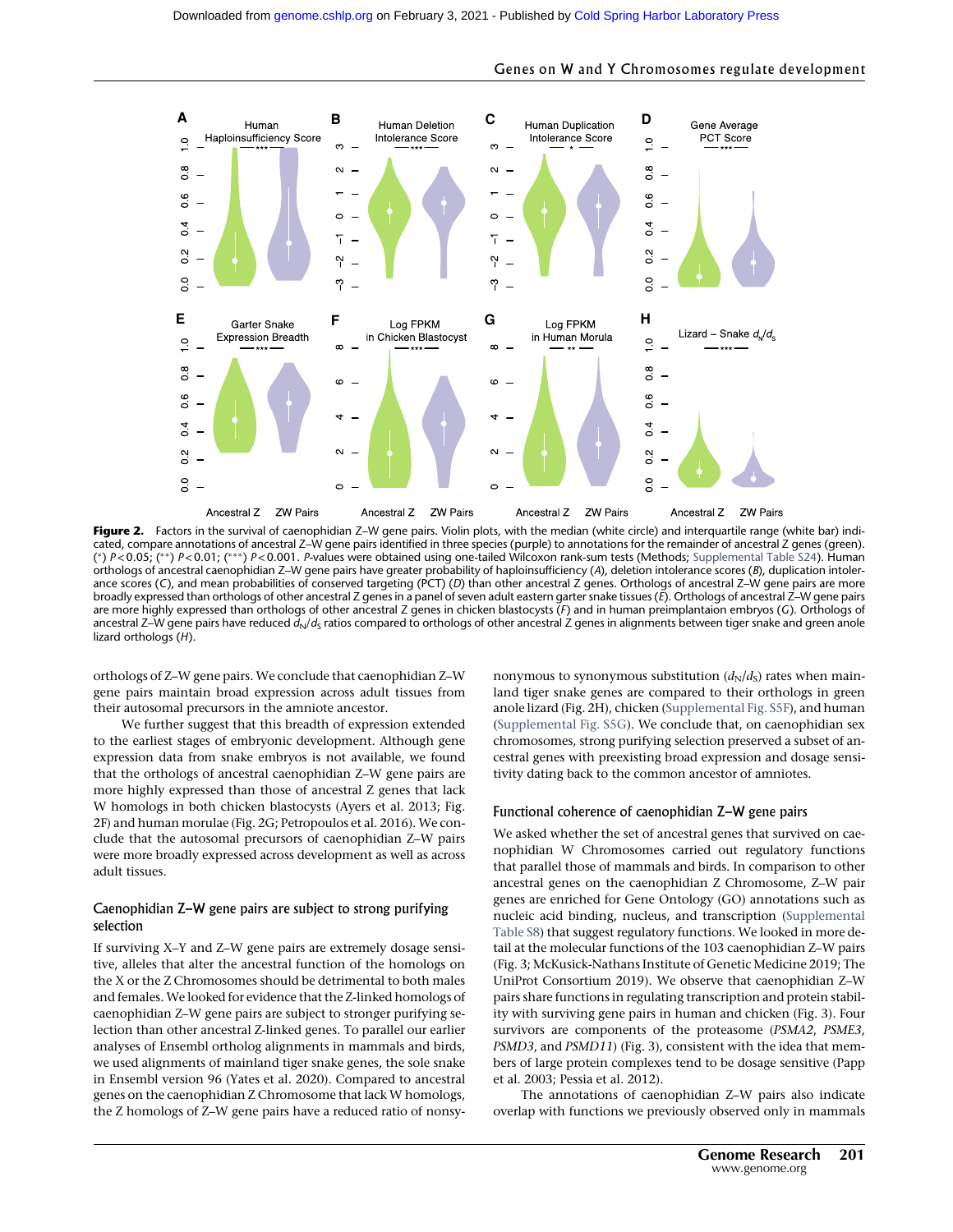| Gene<br>symbol | Human disorder                                                                           | <b>OMIM</b>       | Reference(s)                                       |
|----------------|------------------------------------------------------------------------------------------|-------------------|----------------------------------------------------|
| ARF1           | Periventricular nodular heterotopia 8                                                    | 618185            | Ge et al. 2016                                     |
| <b>BRCA1</b>   | Susceptibility to familial breast-ovarian cancer; susceptibility to pancreatic<br>cancer | 604370.<br>614320 | Cousineau and Belmaaza 2007                        |
| COL1A1         | Osteogenesis imperfecta                                                                  | 166200            | Willing et al. 1994; Redford-Badwal et al.<br>1996 |
| CTNNB1         | Neurodevelopmental disorder with spastic diplegia and visual defects<br>(NEDSDV)         | 617572.<br>615075 | Dubruc et al. 2014                                 |
| DLX4           | Orofacial cleft-15                                                                       | 616788            | Wu et al. 2015                                     |
| EZH2           | Weaver Syndrome                                                                          | 277590            | Gibson et al. 2012                                 |
| KANSL1         | Koolen-DeVries syndrome                                                                  | 610443            | Koolen et al. 2016                                 |
| RPL18          | Diamond-Blackfan anemia 18                                                               | 618310            | Mirabello et al. 2017                              |
| TLK2           | Autosomal dominant mental retardation-57                                                 | 618050            | Reijnders et al. 2018                              |
| <b>WAC</b>     | Desanto-Shinawi syndrome                                                                 | 616708            | DeSanto et al. 2015                                |
| ZMYND11        | Mental retardation, autosomal dominant 30                                                | 616083            | Coe et al. 2014                                    |

| Table 2. Human orthologs of caenophidian Z-W gene pairs linked to human disorders attributed to haploinsufficiency |  |  |
|--------------------------------------------------------------------------------------------------------------------|--|--|
|                                                                                                                    |  |  |

or chicken; as in human, they play roles in regulating mRNA splicing, and, similar to chicken, they participate in secretory and signal-transduction pathways. We previously observed that chicken Z–W pairs included several components of the Wnt signaling pathway; we note that both junction plackoglobin (encoded by JUP) and catenin beta 1 (encoded by CTNNB1) are Z–W pairs in caenophidian snakes. This underscores the importance of the correct gene dose for proper signaling in pathways regulating growth and development.

#### Pressure to preserve dosage-sensitive functions in early embryonic development drove gene survival

We asked whether combining snakes with birds and mammals into a combined analysis might give us the power to detect more specific functional enrichments than we recovered from individual lineages. We therefore pooled our data on the survival of ancestral genes across all three lineages and incorporated published survivors from additional birds (Xu et al. 2019a) and mammals (Li et al. 2013; Skinner et al. 2016; Janeč ka et al. 2018). From 41 species—three snakes, 24 birds, and 14 mammals—we compiled a list of 324 survivors of genetic decay from a total of 2564 ancestral genes [\(Supplemental Fig. S1;](http://genome.cshlp.org/lookup/suppl/doi:10.1101/gr.268516.120/-/DC1) [Supplemental Tables S7, S9](http://genome.cshlp.org/lookup/suppl/doi:10.1101/gr.268516.120/-/DC1)), representing nearly an eighth of the ancestral amniote genome. We verified that combining our data did not eliminate or reverse the enrichments we previously observed; the combined set of surviving ancestral genes is enriched for the same qualities we observed separately in each lineage ([Supplemental Fig. S6](http://genome.cshlp.org/lookup/suppl/doi:10.1101/gr.268516.120/-/DC1)).

This broad sampling of survivors allowed us to detect more specific enrichments, providing insight into the developmental processes evolving under strong purifying selection across amniotes ([Supplemental Tables S7, S10](http://genome.cshlp.org/lookup/suppl/doi:10.1101/gr.268516.120/-/DC1)–S12). Relative to nonsurvivors, survivors were enriched for GO terms that emphasize their role in regulating development: "multicellular organism growth," "in utero embryonic development," "regulation of anatomical structure morphogenesis," "regulation of epithelial to mesenchymal transition," "kidney epithelium development," and "face development" [\(Supplemental Table S12](http://genome.cshlp.org/lookup/suppl/doi:10.1101/gr.268516.120/-/DC1)).

Shortly after gastrulation, neural crest cells undertake an epithelial to mesenchymal transition, migrate through the embryo, and differentiate into a diverse array of tissues, including the bones and cartilage of the face. Neural crest cells respond to a multitude of signal-transduction pathways, and they are sensitized to TP53 mediated apoptosis (Calo et al. 2018). As a result, mutations in hundreds of genes can cause defects in the specification, migration, differentiation, and death of neural crest cells, resulting in a wide range of pathologies, including craniofacial anomalies (Trainor 2010; Vega-Lopez et al. 2018). We conclude that the enrichment for "face development" reflects the extreme sensitivity of the neural crest to changes in the dose of broadly expressed survivor genes, rather than an enrichment for face-specific expression.

The face represents a highly sensitive assay for disruptions to early human development throughout the body. The enrichment for minor physical anomalies, particularly of the head and face, in disorders of the central nervous system, like autism, intellectual disability, schizophrenia, and bipolar disorder, has been taken as evidence that these disorders are developmental in origin (Smith and Bostian 1964; Weinberg et al. 2007; Aldridge et al. 2011; Berecz et al. 2017). The sets of genes implicated in neurodevelopmental disorders overlap with each other and share characteristics with genes that survive on sex-specific chromosomes: an enrichment for chromatin modifiers and embryonic expression, as well as signs of haploinsufficiency (Iossifov et al. 2014). We therefore looked for evidence that the human orthologs of survivor genes were enriched among a set of 1919 genes identified as carrying de novo mutations in whole exome sequencing studies across two or more neurodevelopmental disorders, including autism spectrum disorders, bipolar disorder, intellectual disability, or schizophrenia (Table 4; [Supplemental Table S7;](http://genome.cshlp.org/lookup/suppl/doi:10.1101/gr.268516.120/-/DC1) Wang et al. 2019). We found that orthologs of survivors were enriched 1.7 fold for genes mutated in neurodevelopmental disorders compared with nonsurvivors. The genes implicated in neurodevelopmental disorders overlap with those implicated in congenital anomalies of other organ systems, for example, those of the heart or the kidney and urinary tract (Homsy et al. 2015; Sanna-Cherchi et al. 2018). Because survivor genes are broadly expressed, we asked whether they were also enriched among genes implicated in these disorders by using a set of 1169 genes associated with congenital heart defects (Table 5; [Supplemental Table S7](http://genome.cshlp.org/lookup/suppl/doi:10.1101/gr.268516.120/-/DC1); Homsy et al.

Table 3. Human disorders in OMIM attributed to haploinsufficiency

|           | Haploinsufficient | Not haploinsufficient |
|-----------|-------------------|-----------------------|
| Z-W pairs | 11                | 18                    |
| Other Z   | 34                | 236                   |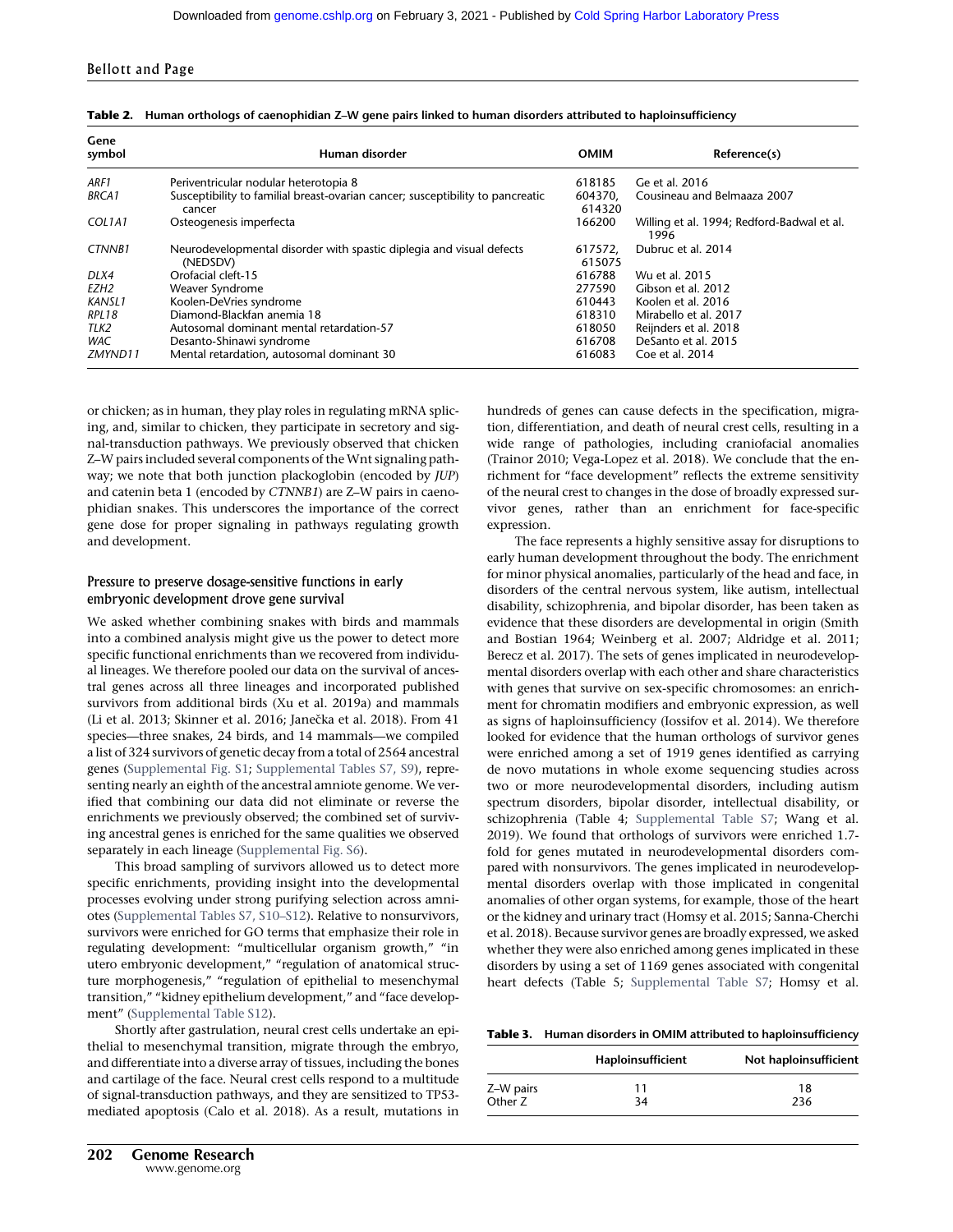

Figure 3. Regulatory annotations of ancestral caenophidian Z-W gene pairs. The Euler diagram depicts regulatory functions predicted for genes from selected Z–W gene pairs on the basis of UniProt annotations of human orthologs. See also [Supplemental Table S8](http://genome.cshlp.org/lookup/suppl/doi:10.1101/gr.268516.120/-/DC1).

2015) and 50 genes associated with congenital anomalies of the kidney and urinary tract (Table 6; [Supplemental Table S7](http://genome.cshlp.org/lookup/suppl/doi:10.1101/gr.268516.120/-/DC1); Sanna-Cherchi et al. 2018). We found that human orthologs of survivors were enriched 1.6-fold for genes mutated in congenital heart defects compared to nonsurvivors (Table 5). Likewise, human orthologs of survivors were enriched fourfold for genes associated with congenital anomalies of the kidney and urinary tract compared to nonsurvivors (Table 6). We conclude that the early developmental role of survivors may have far-reaching consequences for fitness through their effects not only on the face, but also the brain, heart, and kidney. Close scrutiny of the human orthologs of survivors in snakes and birds will likely reveal new candidates for human disorders and insights into the developmental pathways most sensitive to changes in gene dose.

Combining the data from all three lineages also revealed a ninefold enrichment for components of the ficolin-1-rich granule lumen [\(Supplemental Table S12\)](http://genome.cshlp.org/lookup/suppl/doi:10.1101/gr.268516.120/-/DC1), a cellular compartment that may play an under-appreciated role in regulating neural crest development. There were 12 survivors out of 21 ancestral genes in this GO category, including survivors from all three lineages ([Supplemental Table S13](http://genome.cshlp.org/lookup/suppl/doi:10.1101/gr.268516.120/-/DC1)). Relative to the rest of the genome, genes annotated with this GO category are more likely to be haploinsufficient ([Supplemental Fig. S7](http://genome.cshlp.org/lookup/suppl/doi:10.1101/gr.268516.120/-/DC1)). Ficolin 1 is a recognition molecule in the lectin complement pathway of the innate immune system, localized in secretory granules in the cytoplasm of neutrophils and monocytes (Liu et al. 2005). Apart from their role in innate immunity, components of the complement cascade are involved in pruning inappropriate synapses during development of the central nervous system (Stevens et al. 2007), and mutations in components upstream of the complement cascade are responsible for 3MC syndrome (also known as Craniofacial-Ulnar-Renal syn-

#### Genes on W and Y Chromosomes regulate development

drome or Carnevale, Mingarelli, Malpuech, and Michels syndromes) in humans as a result of their role in guiding neural crest cell migration (Rooryck et al. 2011; Munye et al. 2017). Several survivors annotated as ficolin-1-rich granule components —CDK13, DDX3X, HUWE1, and JUP—are implicated in human disorders with dysmorphic facial features, cleft lip and palate, poor growth, intellectual disability, hearing loss, and cardiac anomalies that suggest a role in regulating neural crest development. We speculate that regulation of face and renal development by the complement pathway through ficolin-1-rich granules is a dosage-sensitive process, like the TGFB and Wnt pathways that are also enriched among surviving Z–W pairs in birds and snakes.

#### Sex determination, sex-specific expression, and gene survival on sex chromosomes

Across all three lineages, ancestral X–Y and Z–W gene pairs were preserved to maintain comparable expression between males and females, but other evolutionary strategies also contribute to gene survival on the male-specific Y Chromosome of mammals (Bellott et al. 2014). Sex-determining genes (those involved in the sex determination cascade and gonadogenesis) and genes with sex-biased functions (those with expression limited to sexspecific tissues, or with sex-biased gene expression in somatic tissues) play a large role in theoretical models of sex chromosome evolution. Linkage between sex-determining genes and genes with sex-biased functions is predicted to drive the suppression of recombination on sex chromosomes (Nei 1969; Bull 1983; Rice 1987), resulting in the formation of evolutionary strata and heteromorphic sex chromosomes. This has led to speculation that certain ancestral amniote chromosomes may have been predisposed to take on roles as sex chromosomes owing to an enrichment for genes in the sex determination pathway linked to other genes with sex-biased functions (O'Meally et al. 2012).

We looked for evidence that ancestral sex- and reproductionrelated functions promoted the survival of Y- and W-linked genes across amniotes. We reanalyzed published data sets for evidence that survivors systematically differ from other ancestral genes with regard to the prevalence of genes involved in sex determination and gonadogenesis (Ayers et al. 2013), gene expression limited to sex-specific tissues (Yin et al. 2016; GTEx Consortium 2017; Perry et al. 2018; McCarthy et al. 2019), and conserved sex-biased expression (Fig. 4; Tables 7, 8; [Supplemental Table S7](http://genome.cshlp.org/lookup/suppl/doi:10.1101/gr.268516.120/-/DC1); Naqvi et al. 2019). We were unable to detect strong associations between any of these categories and gene survival on sex-specific chromosomes.

We asked whether ancestral genes with a surviving Y- or Wlinked homolog were more likely than other ancestral genes to be present in a list of 117 genes implicated in sexual reproduction or gonadogenesis in vertebrate model organisms (Ayers et al. 2013). We did not detect a significant enrichment for genes involved in sexual reproduction or gonadogenesis among survivors;

| <b>Table 4.</b> Survivors enriched in neurodevelopmental disorders |  |
|--------------------------------------------------------------------|--|
|--------------------------------------------------------------------|--|

|                     | <b>Mutated</b> in<br>neurodevelopmental<br>disorders | Not mutated in<br>neurodevelopmental<br>disorders |
|---------------------|------------------------------------------------------|---------------------------------------------------|
| <b>Survivors</b>    | 48                                                   | 276                                               |
| <b>Nonsurvivors</b> | 207                                                  | 2033                                              |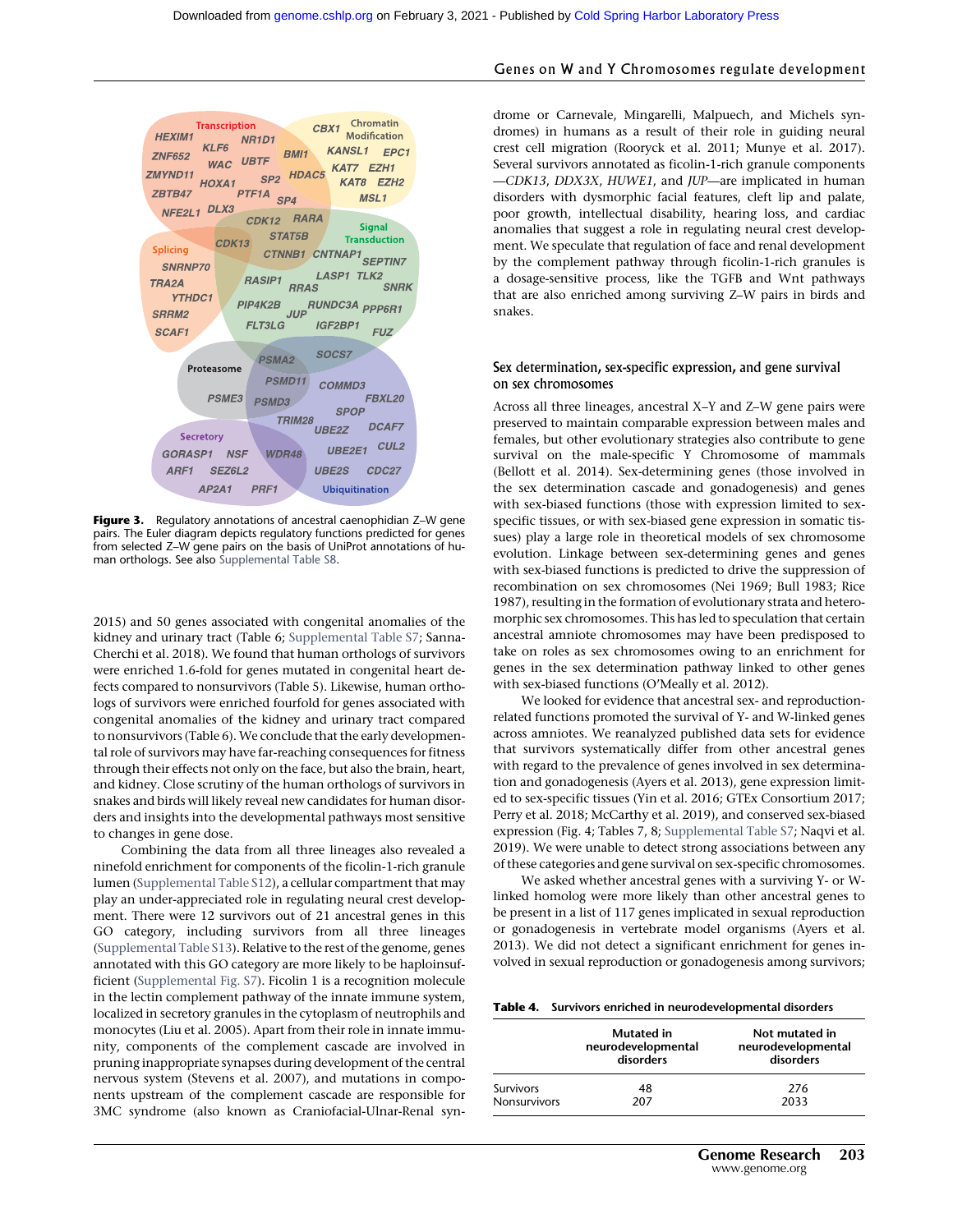|                     | Mutated in congenital<br>heart disease | Not mutated in congenital<br>heart disease |
|---------------------|----------------------------------------|--------------------------------------------|
| <b>Survivors</b>    | 28                                     | 296                                        |
| <b>Nonsurvivors</b> | 1 24                                   | 2116                                       |

although seven of 324 survivors were on the list, so were 28 of 2240 nonsurvivors (Table 7).

We reasoned that genes with ancestrally sex-biased functions might be expressed more highly in sex-specific tissues, including those of the reproductive tract; therefore, we looked for evidence that the survivors of genetic decay are enriched for tissue specific expression in adult gonads in human, chicken, and snakes (Yin et al. 2016; GTEx Consortium 2017; Perry et al. 2018; McCarthy et al. 2019). For each gene-tissue pair, we calculated a tissue specificity index, dividing the expression in a tissue by the summed gene expression across all tissues [\(Supplemental Table S7](http://genome.cshlp.org/lookup/suppl/doi:10.1101/gr.268516.120/-/DC1)). Most survivors showed only weak specificity in sex-specific tissues, consistent with their being expressed at nearly equal levels across adult tissues [\(Supplemental Table S7](http://genome.cshlp.org/lookup/suppl/doi:10.1101/gr.268516.120/-/DC1)). Therefore, we used logistic regression to control for the effects of expression breadth while measuring the effect of tissue specific expression on survival. We analyzed each lineage separately, using the expression patterns of the autosomal orthologs in the other two lineages as a proxy for the ancestral state.

We first looked for evidence that orthologs of X–Y gene pairs from therian mammals are enriched for expression in testis. We calculated testis specificity in chicken using a panel of 15 adult male tissues (McCarthy et al. 2019) and in five-pacer viper using a panel of four adult male tissues (Yin et al. 2016). In each case, after controlling for the effects of broad expression, expression in testis had no significant effect on the odds of ancestral X genes retaining a surviving Y homolog (Fig. 4).

Likewise we searched for evidence that orthologs of Z–W gene pairs from birds were ancestrally enriched for expression in ovary. We calculated ovary specificity in human using a panel of 39 adult female tissues (GTEx Consortium 2017) and in eastern garter snake using a panel of eight adult female tissues (Perry et al. 2018). We did not detect a significant effect of ovary-specific expression in either lineage on the survival of Wlinked genes in birds (Fig. 4).

Last, using the human (GTEx Consortium 2017) and chicken (McCarthy et al. 2019) ovary specificities, we found that ovary-specific expression in either lineage had no effect on the survival of W-linked genes in snakes (Fig. 4). We conclude that ancestral bias for expression in sex-specific tissues played no significant role in survival of X–Y and Z–W pairs.

We also asked whether survivors were enriched for genes that show a conserved sex bias in mammals (Naqvi et al. 2019). Because surviving X–Y gene pairs preserve ancestral gene expression levels in both sexes, the X homologs of X–Y gene pairs are not subject to X inactivation and are expressed more highly from two copies in females than they are from a single copy in males. As a result, the X homologs of X–Y gene pairs were called as having a conserved female bias in this data set; therefore, we excluded therian sex-linked genes from this analysis. Because both birds and snakes have female-specific W Chromosomes, we looked for an enrichment of genes with a conserved female bias in one or more tissues in the mammalian autosomal orthologs of surviving Z–W gene

204 Genome Research www.genome.org

pairs, relative to other ancestral genes (Table 8). We did not observe an enrichment for conserved female-biased genes: although 54 of 275 survivors were female biased, so were 298 of 1654 nonsurvivors (Table 8).

#### Survival of genes that were adjacent on the ancestral autosomes

Of 324 surviving ancestral genes on present-day W and Y Chromosomes, 118 survive alongside one or more neighbors from the ancestral autosome [\(Supplemental Table S7\)](http://genome.cshlp.org/lookup/suppl/doi:10.1101/gr.268516.120/-/DC1). One or more biological processes could cause the frequent survival of clusters of genes from the ancestral autosomes. For example, broadly expressed genes might be adjacent to each other in the same chromatin domain. Likewise, marginal survivor genes might be less likely to be deleted from the sex-specific chromosome when they are adjacent to another dosage-sensitive survivor. Alternatively, this clustering could arise by chance, given the number of surviving genes within each evolutionary stratum in each species.

We looked for evidence of evolutionary strata in caenophidian snakes and tabulated published information about evolutionary strata in birds and mammals ([Supplemental Figs. S1](http://genome.cshlp.org/lookup/suppl/doi:10.1101/gr.268516.120/-/DC1)–S4; [Supplemental Tables S6, S9, S14, S15;](http://genome.cshlp.org/lookup/suppl/doi:10.1101/gr.268516.120/-/DC1) [Supplemental Data S1, S2;](http://genome.cshlp.org/lookup/suppl/doi:10.1101/gr.268516.120/-/DC1) [Supplemental Methods](http://genome.cshlp.org/lookup/suppl/doi:10.1101/gr.268516.120/-/DC1)). For each stratum in each species, we tallied the number of ancestral genes and the number of survivors, then calculated the expected number of adjacent survivors, assuming each gene survives independently ([Supplemental Tables S16,](http://genome.cshlp.org/lookup/suppl/doi:10.1101/gr.268516.120/-/DC1) [S17](http://genome.cshlp.org/lookup/suppl/doi:10.1101/gr.268516.120/-/DC1); [Supplemental Methods](http://genome.cshlp.org/lookup/suppl/doi:10.1101/gr.268516.120/-/DC1)). For all 107 species-stratum pairs with more than two survivors, we tested whether we observed significantly more adjacent survivors than expected by chance ([Supplemental Table S17\)](http://genome.cshlp.org/lookup/suppl/doi:10.1101/gr.268516.120/-/DC1). None were significant after correction for multiple testing ([Supplemental Table S17\)](http://genome.cshlp.org/lookup/suppl/doi:10.1101/gr.268516.120/-/DC1). We conclude that the number of adjacent survivors that we observe is consistent with a simple model in which each gene survives independently from its neighbors.

#### Dosage sensitivity and expression breadth made independent contributions to survival

We sought to explore the interactions between dosage sensitivity, breadth of expression, and strength of purifying selection in the survival of genes on sex-specific chromosomes in our combined data set. Therefore, we set out to quantify the survival of each ancestral gene. Within a species, the sex-specific homologs of ancestral gene pairs were exposed to the forces of genetic decay for different periods of time, depending on the age of their evolutionary strata. We calculated a gene-wise "survival fraction" to control for the different numbers of sampled species and evolutionary strata of different ages when comparing across X–Y and Z–W systems. For each gene within a lineage, we calculated its total branch length across the tree of species, then divided this by the

Table 6. Survivors enriched in congenital anomalies of the kidney and urinary tract

|                     | Mutated in congenital<br>anomalies of the kidney<br>and urinary tract | Not mutated in<br>congenital anomalies of<br>the kidney and urinary<br>tract |
|---------------------|-----------------------------------------------------------------------|------------------------------------------------------------------------------|
| Survivors           |                                                                       | 320                                                                          |
| <b>Nonsurvivors</b> | 6                                                                     | 2234                                                                         |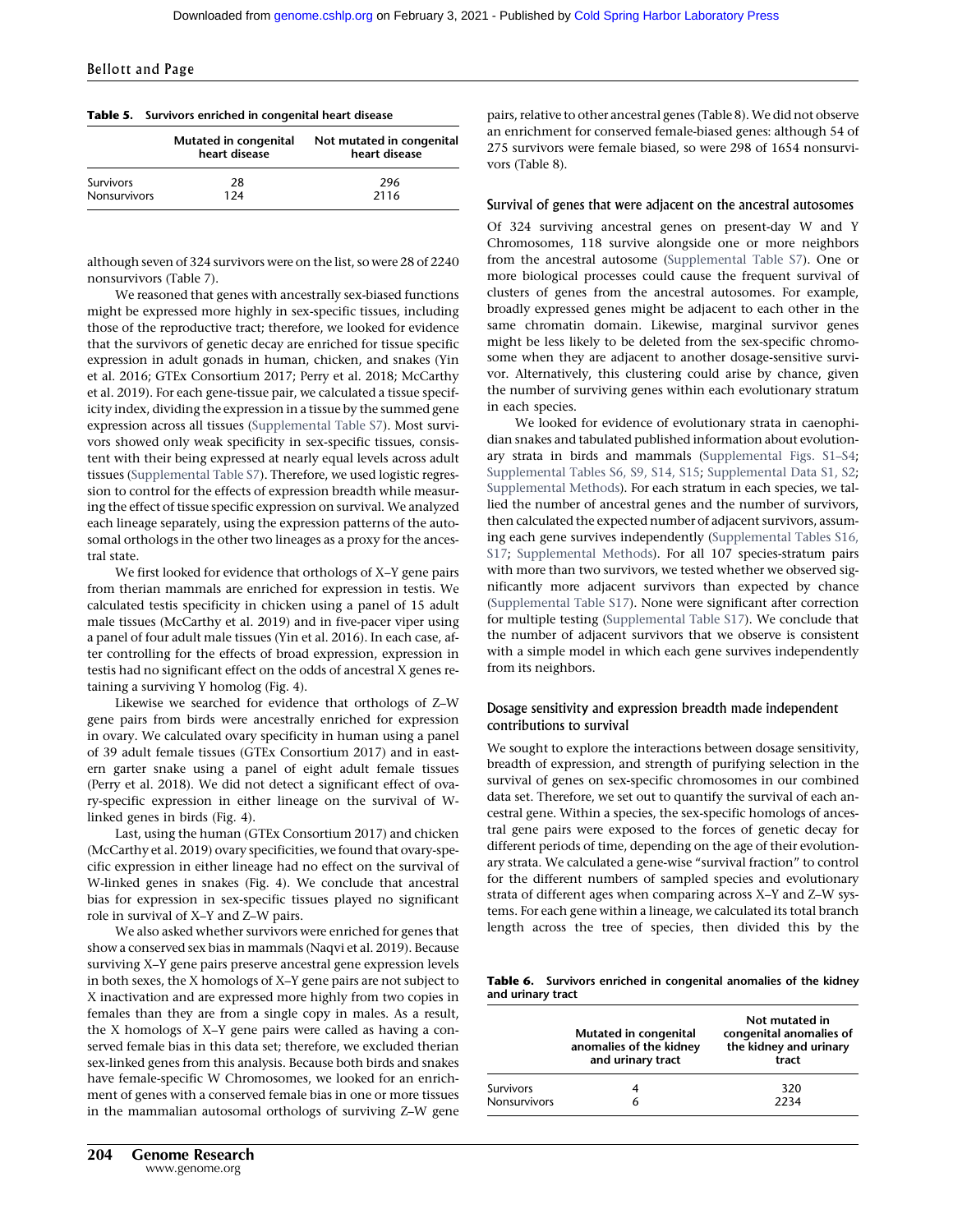

Figure 4. Survivors are not ancestrally specialized for expression in reproductive tract tissues. Coefficients for testis- and ovary-specific expression (circles) and 95% confidence intervals (bars) from logistic regression models of gene survival on sex-specific chromosomes in mammals (blue), birds (pink), and snakes (purple), conditional on breadth of expression. (ns) P > 0.05. After controlling for expression breadth, the regression coefficient is not significantly different from 0 for any tissue from any species.

maximum branch length possible for a gene of its evolutionary stratum ([Supplemental Tables S18](http://genome.cshlp.org/lookup/suppl/doi:10.1101/gr.268516.120/-/DC1)–S23; [Supplemental Methods](http://genome.cshlp.org/lookup/suppl/doi:10.1101/gr.268516.120/-/DC1)). These values range from 0 (lost in all lineages) to 1 (survival in every possible lineage) ([Supplemental Table S7](http://genome.cshlp.org/lookup/suppl/doi:10.1101/gr.268516.120/-/DC1)).

We used principal components analysis to explore the influence of factors related to dosage sensitivity, breadth of expression, and strength of purifying selection on the survival of ancestral gene pairs across all three lineages (Fig. 5; [Supplemental Figs. S8](http://genome.cshlp.org/lookup/suppl/doi:10.1101/gr.268516.120/-/DC1)– [S10](http://genome.cshlp.org/lookup/suppl/doi:10.1101/gr.268516.120/-/DC1)). The first principal component separated genes according to their survival fraction, allowing us to visualize the contribution of each factor to survival. Consistent with the hypothesis that intense purifying selection maintains surviving gene pairs, the  $d_N/d_S$ ratios in mammals, birds, and reptiles were most closely aligned with the survival fraction (although they point in the opposite direction, as survivors have a reduced  $d_N/d_S$  ratio). Human haploinsufficiency probabilities are closely aligned with survival; these probabilities reflect the output of a model trained on known human haplosufficient genes that takes multiple factors as input, including embryonic expression levels and strength of purifying selection (Huang et al. 2010). Measures of dosage sensitivity and breadth of expression make distinct and approximately orthogonal contributions to the survival of genes on sex-specific chromosomes. This suggests that some genes may survive primarily because of dosage sensitivity, whereas others may be preserved mostly because they are required in many tissues and cell types. For example, TCF4 is a transcription factor with high scores in measures of dosage sensitivity but low scores in measures of expression breadth (Fig. 5; [Supplemental Table S7\)](http://genome.cshlp.org/lookup/suppl/doi:10.1101/gr.268516.120/-/DC1). In contrast, RPL37, a component of the 60S subunit of the ribosome, is broadly expressed but has low scores in measures of dosage sensitivity (Fig. 5; [Supplemental Table S7](http://genome.cshlp.org/lookup/suppl/doi:10.1101/gr.268516.120/-/DC1)).

#### Genes on W and Y Chromosomes regulate development

#### **Discussion**

We were unable to detect a strong influence of sex- and reproduction-related functions in the survival of ancestral genes across sex-specific chromosomes in amniotes. If genes in these functional categories are not highly dosage sensitive, broadly expressed, and subject to intense purifying selection, then this may hinder their survival on sex-specific chromosomes. Genes involved in sex determination and gonadogenesis may be poorly represented among survivors because they are less dosage sensitive. In vertebrates, development of the bipotential gonads is canalized down two pathways to generate either ovaries or testes; the regulatory cascades that govern this decision are a series of bistable switches, robust to perturbation (Munger and Capel 2012). As a consequence, the genes and networks regulating gonadal sex determination may be less affected by subtle changes in gene dose than those of developmental regulators that produce a graded response with changes in gene dose, like morphogens. Likewise, genes with expression limited to sex-specific tissues and genes with sex-biased expression are both under re-

duced selective constraint, which could reduce their chances of resisting genetic decay. In contrast, genes expressed across many tissues are subject to complex selection pressures that result in more intense purifying selection (Duret and Mouchiroud 2000) and greater conservation of patterns of gene expression (Yang et al. 2005). Sex-biased genes are more narrowly expressed than genes with no bias in Drosophila (Meisel 2011), birds (Mank et al. 2008), and mammals (Mank et al. 2008; Meisel 2011; Naqvi et al. 2019), and this narrow expression is accompanied by reduced selective constraint (Meisel 2011; Naqvi et al. 2019). Taken together, this suggests that the selective pressures that enriched surviving Z–W and X–Y pairs for broadly expressed, dosage-sensitive regulators under strong purifying selection may present obstacles to the survival of sex- and reproduction-related genes.

Selection for sex- and reproduction-related functions may be more influential at specific stages of sex chromosome evolution, making them more difficult to detect in our analyses of amniote sex chromosomes. The sex chromosomes of caenophidian snakes, birds, and therian mammals are all evolutionarily old and highly differentiated. As a result, our analyses will not capture the influence of factors related to sex and reproduction on gene survival during the early stages of sex chromosome evolution. In

Table 7. Survival of sex- and reproduction-related genes

|                                  | Sex- and reproduction-<br>related | Not sex- and<br>reproduction-related |
|----------------------------------|-----------------------------------|--------------------------------------|
| <b>Survivors</b><br>Nonsurvivors | 28                                | 317<br>2212                          |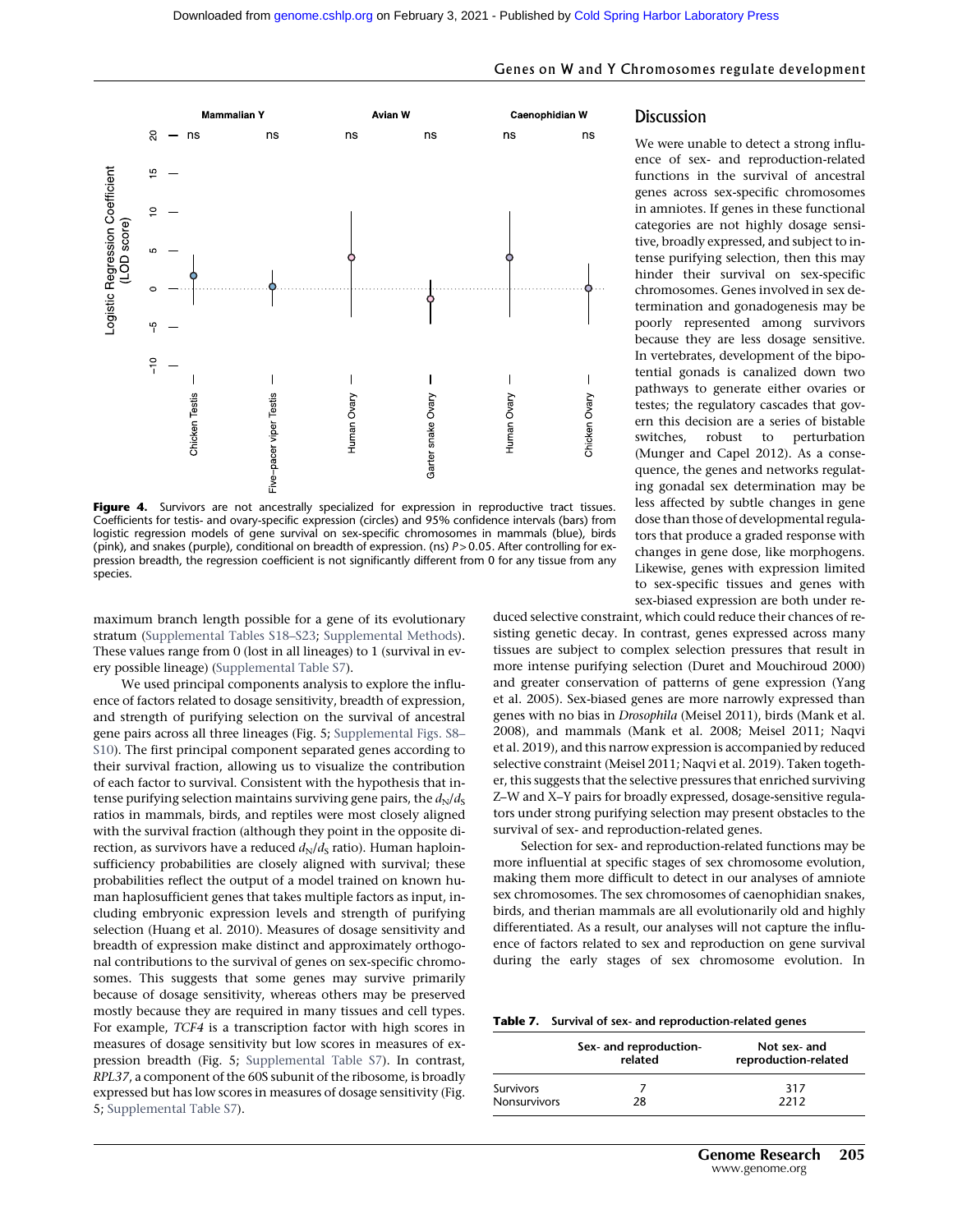Table 8. Survival of genes with conserved female bias in mammals

|                   | Conserved female biased | Other genes |
|-------------------|-------------------------|-------------|
| Z-W pairs         | 54                      | 221         |
| Other ancestral Z | 298                     | 1356        |

Drosophila miranda, surviving ancestral genes on Y Chromosomes are enriched for genes with ancestral male-specific expression, but this effect is strongest among the 5% of ancestral genes (109/2250 ancestral genes) that have been retained on the Y Chromosome but lost from the X Chromosome (Kaiser and Bachtrog 2014). There is no parallel to this high rate of gene loss on amniote Z and X Chromosomes, so these observations may reflect selective pressures unique to the Drosophila lineage rather than a common process in the early stages of sex chromosome evolution.

Selection for sex- and reproduction-related functions could also lead to changes in the function or expression patterns of ancestral genes later in sex chromosome evolution. We previously reported that ancestral Y-linked genes that were amplified into multicopy gene families in at least one species survived through more of therian Y Chromosome evolution than those that remained single copy, and we noted that these multicopy families were expressed exclusively or predominantly in the testis (Bellott et al. 2014). Although the evolution of testis-specific expression likely preceded gene amplification on the Y Chromosome, most of these genes were ancestrally broadly expressed. Because our analyses here focus on the ancestral expression patterns of survivors and nonsurvivors, they cannot capture changes in expression pattern that occur during the evolution of sex-specific chromosomes, and as a result they may underestimate the influence of selection for sex- and reproduction-related functions. However, specialization for reproductive function does not inevitably occur on sex-specific chromosomes, even for multicopy gene families. All of the genes on the female-specific W Chromosome of chicken, including the multicopy HINTW, retain their ancestral broad expression (Bellott et al. 2017). Studies of additional avian and caenophidian W Chromosomes will reveal how frequently ancestral genes evolve expression restricted to female reproductive tissues.

Like their counterparts on mammalian Y Chromosomes (Bellott et al. 2014) and avian W Chromosomes (Bellott et al. 2017), the surviving ancestral genes on caenophidian W Chromosomes are enriched for broadly expressed, dosage-sensitive regulators under strong purifying selection. Our findings across these three highly differentiated sets of amniote sex chromosomes have parallels in the nonrandom survival of ancestral genes on the evolutionarily young Y Chromosomes of Drosophila miranda (about 1.5 Myr) (Kaiser et al. 2011) and threespine stickleback (less than 16 Myr) (White et al. 2015). Surviving gene pairs on the Neo-X and Neo-Y Chromosomes of Drosophila miranda are expressed at higher levels and across more tissues than genes lost to decay (Kaiser et al. 2011). An abundance of protein–protein interactions is correlated with dosage sensitivity (Papp et al. 2003; Huang et al. 2010); in both threespine stickleback and Drosophila miranda, surviving X–Y gene pairs were enriched for genes encoding proteins with many partners in protein–protein interaction networks (Kaiser et al. 2011; White et al. 2015). The repeated finding that sex-specific chromosomes preferentially retain broadly expressed, dosage-sensitive genes, regardless of whether the chromosomes are female-specific or male-specific, or in the early or late stages of differentiation, shows that purifying selection is effective at preserving the correct dosage of critical ancestral genes in the absence of crossing over. We propose that the survival of ancestral genes on sex-specific W and Y Chromosomes is driven by pressure to maintain the viability of the heterogametic sex.

One corollary of this proposal is that there will be severe consequences for monosomy of sex chromosomes that carry an abundance of dosage-sensitive Z–W or X–Y gene pairs. Surviving gene pairs are enriched for roles in the epithelial to mesenchymal transition, which is critical to gastrulation. Haploinsufficiency for this process could explain why most 45,X human conceptuses spontaneously abort in the first trimester with an absent or disorganized embryo, and those that survive are often mosaic for all or part of a second sex chromosome (Hook and Warburton 1983; Hassold et al. 1988; Cockwell et al. 1991). Similarly, it would explain why chicken embryos carrying a single Z Chromosome are observed at the blastocyst stage (Fechheimer 1981), but not at 4–5 d of development (Bloom 1972). Despite nearly six decades of cytogenetic observations of the caenophidian sex chromosomes (Becak et al. 1962; Kobel 1962), including an unusual 3A:ZZW intersex twinspotted ratsnake (Elaphe bimaculata) (Rovatsos et al. 2018), we are unaware of any reports of sex chromosome monosomy in a caenophidian snake. Given the number of dosage-sensitive genes among the surviving ancestral genes on caenophidian W Chromosomes, as well as their ancestrally broad expression, extending to early embryogenesis, we predict that sex chromosome monosomy is also embryonic lethal in caenophidian snakes.

Dosage compensation on Z and X Chromosomes also functions to maintain the viability of the heterogametic sex and is so deeply entwined with the survival of ancestral genes on W and Y Chromosomes that they cannot be studied independently. Surviving Z–W and X–Y gene pairs maintain expression in the heterogametic sex at levels similar to those of pseudoautosomal or autosomal orthologs for the same sex in close outgroups, but not necessarily equal expression between the homogametic and



Figure 5. Dosage sensitivity and broad expression make independent contributions to survival. A statistical summary of survival factors from 2564 genes based on principal component axis one (PC1) and axis two (PC2). Points represent individual genes, colored by their survival fraction from orange (no survival) to red (survival in all possible lineages) (Methods; [Supplemental Table S7\)](http://genome.cshlp.org/lookup/suppl/doi:10.1101/gr.268516.120/-/DC1). Arrows show the contribution of each factor to the variation in survival of ancestral genes on sex-specific chromosomes. Dosage sensitivity and breadth of expression make roughly orthogonal contributions, whereas strength of purifying selection is closely aligned with survival.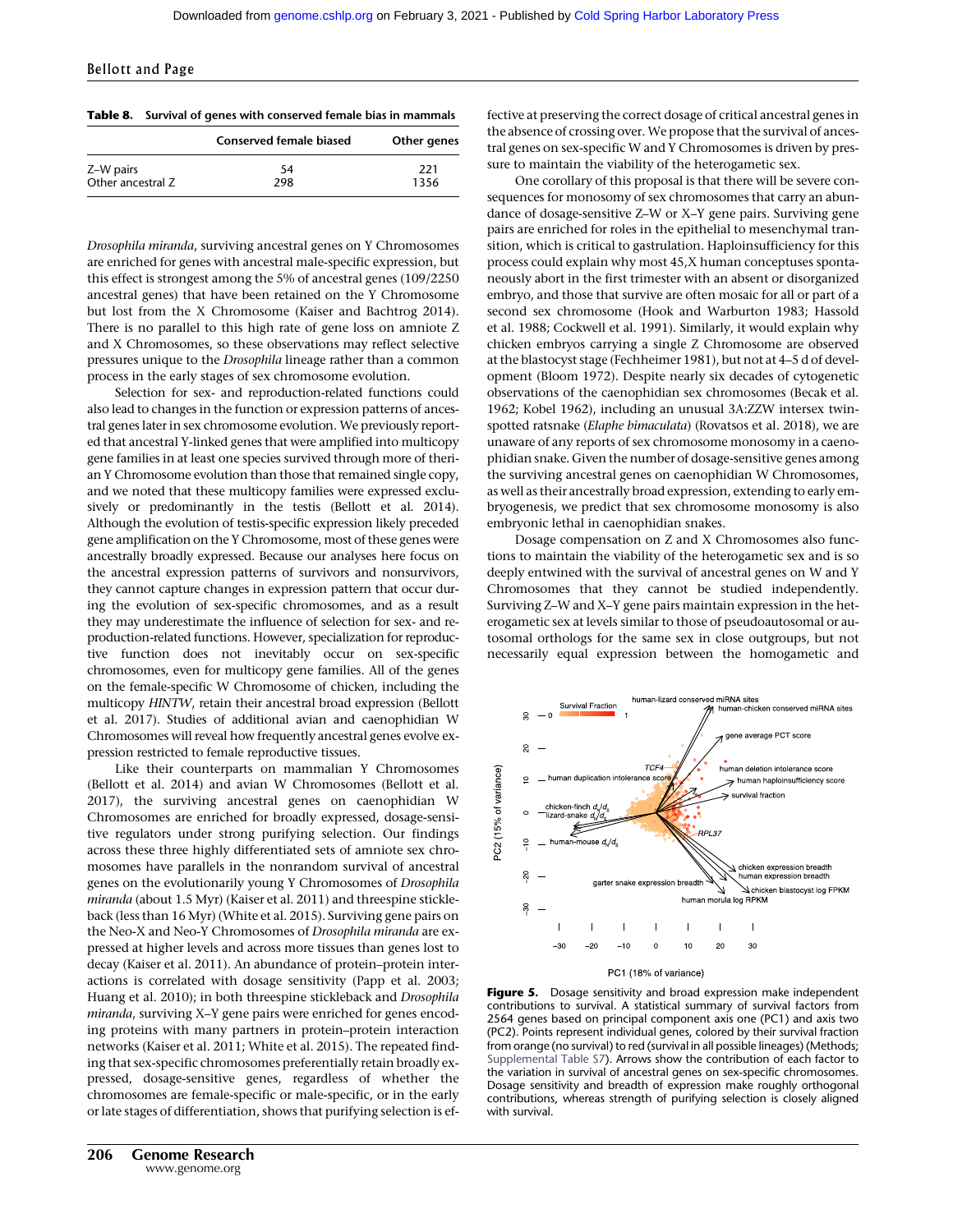heterogametic sex. Depending on its intrinsic sensitivity to changes in expression level, each gene may or may not evolve dosage compensation to restore this ancestral expression level after the decay of a sex-specific W or Y-linked homolog (Naqvi et al. 2018). In genes that are more sensitive to underexpression than overexpression, autosomal paralogs derived from ancestral sex-linked genes can rescue loss of sex-specific homologs (Hughes et al. 2015). To fully account for these factors, a comprehensive characterization of the nature and extent of dosage compensation in caenophidian snakes will require the development of comparable gene expression data from a female caenophidian snake and henophidian or lizard outgroup species, paired with highly contiguous, reference-grade sequences of both Z and W sex chromosomes as well as the autosomes.

Our analyses revealed that dosage sensitivity and breadth of expression contribute independently to survival of genes on sexspecific chromosomes. This suggests that genes expressed across a broad array of tissues face complex selective pressures that make an important contribution to survival, distinct from increasing sensitivity to changes in gene dose. One possible explanation is that pleiotropic effects may impose constraints on the evolution of dosage compensation for broadly expressed genes. Models of the evolution of sex-biased gene expression predict that genes preferentially expressed in the heterogametic sex are less likely to evolve on the Z and X Chromosomes than on autosomes when they are subject to pleiotropic constraints (Connallon and Clark 2010). Ancestral genes expressed across a broad array of tissues are therefore less likely to evolve increased expression from their Z or X homologs than those expressed more narrowly. As a result, mutations that decrease expression from the sex-specific homolog will more frequently arise opposite a Z-linked or X-linked homolog that cannot compensate for their reduced dosage, increasing the stringency of selection against their loss. Under this model, even with equivalent levels of dosage sensitivity, more broadly expressed genes should prove more resistant to genetic decay than those that are more narrowly expressed.

Summed across all three lineages, nearly an eighth of the ancestral amniote genome was subjected to 2.5 billion years of sex chromosome evolution, winnowing 2564 ancestral genes to just 324 survivors on sex-specific chromosomes. These survivors are enriched for global regulators of gene activity, with broad expression across tissues and developmental time. Homologs of survivors play key roles in human biology. Previously we reported that human orthologs of survivors in birds are enriched for genes implicated in human disorders attributed to haploinsufficiency (Bellott et al. 2017), and that several X-linked intellectual disability syndromes have been mapped to the X-linked homologs of mammalian X–Y pairs (Bellott et al. 2014). Here, we extend those findings to show that the human orthologs of survivors regulate a broad range of processes in early embryonic development across multiple organ systems. Because the human homologs of survivors are depleted for variation in copy number and coding sequence, we anticipate that even subtle modulation of the transcription, splicing, translation, and stability of survivors will have disproportionately large effects on development and disease.

# Methods

# Functional annotation

We mapped published functional annotations onto our set of ancestral genes and their human orthologs. For expression breadth, we normalized the expression of each gene to the highest expression in any tissue and took the average expression across all tissues. We used UniProt annotations to identify caenophidian Z–W pair genes involved in regulatory processes.

#### OMIM

We downloaded the full text of OMIM (McKusick-Nathans Institute of Genetic Medicine 2019) and searched entries of the human orthologs of ancestral caenophidian Z-linked genes for "haploinsufficient" or "haploinsufficiency," limiting our search to phenotypes with a known molecular basis. We examined each of the resulting entries to verify that there was evidence that the phenotype was caused by haploinsufficiency.

#### Gene Ontology

We used the PANTHER statistical overrepresentation test (Mi et al. 2019a,b) using Fisher's exact test with false discovery rate correction to identify functional annotations that were enriched among the human orthologs of surviving Z–W and X–Y pair genes, relative to the reference list of orthologs of other ancestral Z and X genes. We selected the orthologs of ancestral Z and X genes as a reference list, instead of all human genes, to control for any functional coherence among ancestral genes that predated the start of genetic decay on W or Y Chromosomes.

#### Logistic regression

Logistic regression models of survival were constructed using the function "glm" in the stats package of R 3.6.1 (R Core Team 2020), with the option family = binomial. For each species, we used kallisto and sleuth to estimate TPM values across male or female tissues. We calculated the tissue specificity index as the fraction of TPMs originating from testis or ovary across a panel of male or female tissues, respectively. We calculated expression breadth as previously described (Bellott et al. 2014).

#### Reconstructing evolutionary strata

We traced the age and extent of evolutionary strata by testing which phylogenetic trees were most consistent with multiple sequence alignments of orthologous coding sequences from informative surviving ancestral genes on both the W (or Y) and the Z (or X) Chromosome [\(Supplemental Figs. S2](http://genome.cshlp.org/lookup/suppl/doi:10.1101/gr.268516.120/-/DC1)–S4; [Supplemental](http://genome.cshlp.org/lookup/suppl/doi:10.1101/gr.268516.120/-/DC1) [Tables S6, S9, S14, S15](http://genome.cshlp.org/lookup/suppl/doi:10.1101/gr.268516.120/-/DC1); [Supplemental Data S1, S2](http://genome.cshlp.org/lookup/suppl/doi:10.1101/gr.268516.120/-/DC1)). For additional details, see [Supplemental Methods.](http://genome.cshlp.org/lookup/suppl/doi:10.1101/gr.268516.120/-/DC1)

#### Survival fraction

To calculate longevity, we summed all branch lengths in the most parsimonious tree from each of the species where a gene is present to the last common ancestor before stratum formation. We divided the longevity for each gene by the maximum possible longevity for each stratum to generate the survival fraction [\(Supplemental](http://genome.cshlp.org/lookup/suppl/doi:10.1101/gr.268516.120/-/DC1) [Tables S16](http://genome.cshlp.org/lookup/suppl/doi:10.1101/gr.268516.120/-/DC1)–S21). Survival fractions range from 0 (lost in all lineages) to 1 (retained in each lineage). In cases in which a gene was transposed from the X Chromosome to the Y Chromosome after the ancestral Y gene was lost, we treated the transposition as an additional stratum. For additional details and example calculations, see [Supplemental Methods.](http://genome.cshlp.org/lookup/suppl/doi:10.1101/gr.268516.120/-/DC1)

#### Principal components analysis

We modeled the survival fraction as a linear combination of the functional annotations for each gene using the prcomp function in the stats package of R 3.6.1 (R Core Team 2020), with options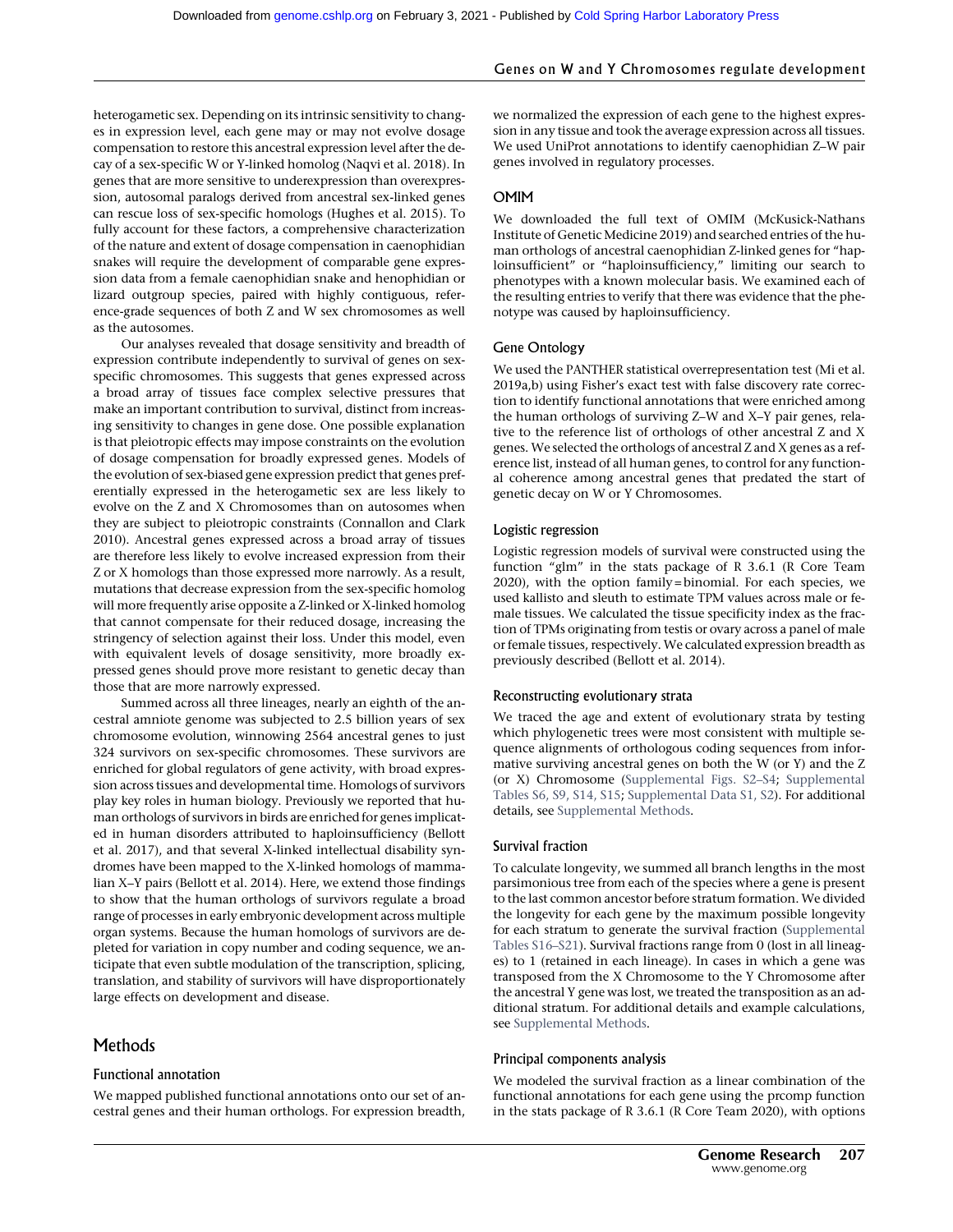scale = TRUE, center = TRUE, na.action = na.aggregate to normalize the annotation data and replace missing values with the mean value for each annotation. We used the 14 quantitative annotation categories we identified as enriched among survivors on sex-specific chromosomes across amniotes: human haploinsufficiency score, human deletion intolerance score, human duplication intolerance score, gene-average PCT score, the number of human– chicken conserved miRNA sites, the number of human–lizard conserved miRNA sites, human expression breadth, chicken expression breadth, garter snake expression breadth, human morula mRNA expression levels, chicken blastocyst mRNA expression levels, human-mouse  $d_N/d_S$ , chicken-finch  $d_N/d_S$ , and lizard-snake  $d_N/d_S$ .

# **Statistics**

Details of all statistical tests (type of test, test statistic, and P-value) used in this article are provided in [Supplemental Table S24](http://genome.cshlp.org/lookup/suppl/doi:10.1101/gr.268516.120/-/DC1).

#### Competing interest statement

The authors declare no competing interests.

#### Acknowledgments

We thank R. Edwards, T. Amos, J. Tang, B. Cawood, S. Rispin, D.E. Tuipulotu, and P. Waters for permission to analyze data from their unpublished assembly of the mainland tiger snake genome (accession number GCA\_900518725.1); W.S. Sanders, M.A. Arick Jr., A. Thrash, D. Rhoads, J. Pummill, S. Beaupre, B. Nanduri, A. Perkins, D.G. Peterson, and R.D. Steele for permission to analyze data from their unpublished assembly of the timber rattlesnake genome (accession number GCA\_001625485.1); Y. Liu, D. Hughes, H. Dinh, S. Dugan, S. Jhangiani, S. Lee, G. Okwuonu, J. Santibanez, D. Bandaranaike, H. Chao, M. Dahdouli, R. Gnanaolivu, S. Gross, W. Hale, M. Javaid, J. Jones, S. Matakis, M. Munidasa, A. Narasimhan, D. Ngo, L. Nguyen, E. Skinner, E. Ongeri, N. Osuji, R. Puazo, S. Qi, C. Qu, J. Quiroz, R. Raj, K. Rajbhandari, X. Yun, Y. Han, C. Kovar, J. Reid, H. Doddapaneni, T. Madsen, B. Ujvari, D. Muzny, K. Worley, and R. Gibbs for permission to analyze data from their unpublished assembly of the European adder genome (accession number GCA\_000800605.1); A. Godfrey and S. Naqvi for assistance with the analysis of GTEx data and helpful discussions; and A. Godfrey, E. Jackson, J. Hughes, and H. Skaletsky for critical reading of the manuscript. This work was supported by the Whitehead Institute, the Howard Hughes Medical Institute, and generous gifts from Brit and Alexander d'Arbeloff and Arthur W. and Carol Tobin Brill.

Author contributions: D.W.B. and D.C.P. designed the study and wrote the paper. D.W.B. performed the analyses.

# References

- Agarwal V, Bell GW, Nam JW, Bartel DP. 2015. Predicting effective microRNA target sites in mammalian mRNAs. eLife 4: e05005. doi:10 .7554/eLife.05005
- Aldridge K, George ID, Cole KK, Austin JR, Takahashi TN, Duan Y, Miles JH. 2011. Facial phenotypes in subgroups of prepubertal boys with autism spectrum disorders are correlated with clinical phenotypes. Mol Autism 2: 15. doi:10.1186/2040-2392-2-15
- Ayers KL, Davidson NM, Demiyah D, Roeszler KN, Grützner F, Sinclair AH, Oshlack A, Smith CA. 2013. RNA sequencing reveals sexually dimorphic gene expression before gonadal differentiation in chicken and allows comprehensive annotation of the W-chromosome. Genome Biol 14: R26. doi:10.1186/gb-2013-14-3-r26
- Bartel DP. 2009. MicroRNAs: target recognition and regulatory functions. Cell 136: 215–233. doi:10.1016/j.cell.2009.01.002
- Becak W, Becak ML, Nazareth HR. 1962. Karyotypic studies of two species of South American snakes (Boa constrictor amarali and Bothrops jararaca). Cytogenetics 1: 305–313. doi:10.1159/000129740
- Bellott DW, Skaletsky H, Pyntikova T, Mardis ER, Graves T, Kremitzki C, Brown LG, Rozen S, Warren WC, Wilson RK, et al. 2010. Convergent evolution of chicken Z and human X chromosomes by expansion and gene acquisition. Nature 466: 612–616. doi:10.1038/nature09172
- Bellott DW, Hughes JF, Skaletsky H, Brown LG, Pyntikova T, Cho TJ, Koutseva N, Zaghlul S, Graves T, Rock S, et al. 2014. Mammalian Y chromosomes retain widely expressed dosage-sensitive regulators. Nature 508: 494–499. doi:10.1038/nature13206
- Bellott DW, Skaletsky H, Cho TJ, Brown L, Locke D, Chen N, Galkina S, Pyntikova T, Koutseva N, Graves T, et al. 2017. Avian W and mammalian Y chromosomes convergently retained dosage-sensitive regulators. Nat Genet 49: 387-394. doi:10.1038/ng.3778
- Berecz H, Csábi G, Jeges S, Herold R, Simon M, Halmai T, Trixler D, Hajnal A, Tóth ÁL, Tényi T. 2017. Minor physical anomalies in bipolar I and bipolar II disorders—results with the Méhes Scale. Psychiatry Res 249: 120-124. doi:10.1016/j.psychres.2017.01.014
- Bloom SE. 1972. Chromosome abnormalities in chicken (Gallus domesticus) embryos: types, frequencies and phenotypic effects. Chromosoma 37: 309–326. doi:10.1007/BF00319873
- Bradnam KR, Fass JN, Alexandrov A, Baranay P, Bechner M, Birol I, Boisvert S, Chapman JA, Chapuis G, Chikhi R, et al. 2013. Assemblathon 2: evaluating de novo methods of genome assembly in three vertebrate species. Gigascience 2: 10. doi:10.1186/2047-217X-2-10
- Bull JJ. 1983. Evolution of sex determining mechanisms. Benjamin/Cummings, Advanced Book Program, Menlo Park, CA.
- Calo E, Gu B, Bowen ME, Aryan F, Zalc A, Liang J, Flynn RA, Swigut T, Chang HY, Attardi LD, et al. 2018. Tissue-selective effects of nucleolar stress and rDNA damage in developmental disorders. Nature 554: 112–117. doi:10 .1038/nature25449
- Charlesworth B, Charlesworth D. 2000. The degeneration of Y chromosomes. Philos Trans R Soc Lond B Biol Sci 355: 1563–1572. doi:10.1098/ rstb.2000.0717
- Cockwell A, MacKenzie M, Youings S, Jacobs P. 1991. A cytogenetic and molecular study of a series of 45, X fetuses and their parents. *J Med Genet* 28: 151–155. doi:10.1136/jmg.28.3.151
- Coe BP, Witherspoon K, Rosenfeld JA, van Bon BWM, Vulto-van Silfhout AT, Bosco P, Friend KL, Baker C, Buono S, Vissers LELM, et al. 2014. Refining analyses of copy number variation identifies specific genes associated with developmental delay. Nat Genet 46: 1063–1071. doi:10 .1038/ng.3092
- Connallon T, Clark AG. 2010. Sex linkage, sex-specific selection, and the role of recombination in the evolution of sexually dimorphic gene expression. Evolution **64:** 3417-3442. doi:10.1111/j.1558-5646.2010 .01136.x
- Cousineau I, Belmaaza A. 2007. BRCA1 haploinsufficiency, but not heterozygosity for a BRCA1-truncating mutation, deregulates homologous recombination. Cell Cycle 6: 962–971. doi:10.4161/cc.6.8.4105
- DeSanto C, D'Aco K, Araujo GC, Shannon N, Study D, Vernon H, Rahrig A, Monaghan KG, Niu Z, Vitazka P, et al. 2015. WAC loss-of-function mutations cause a recognisable syndrome characterised by dysmorphic features, developmental delay and hypotonia and recapitulate 10p11.23 microdeletion syndrome. *J Med Genet* 52: 754-761. doi:10.1136/jmedg enet-2015-103069
- Dubruc E, Putoux A, Labalme A, Rougeot C, Sanlaville D, Edery P. 2014. A new intellectual disability syndrome caused by CTNNB1 haploinsufficiency. Am J Med Genet A 164: 1571–1575. doi:10.1002/ajmg.a.36484
- Duret L, Mouchiroud D. 2000. Determinants of substitution rates in mammalian genes: expression pattern affects selection intensity but not mutation rate. Mol Biol Evol 17: 68-070. doi:10.1093/oxfordjournals .molbev.a026239
- Fechheimer NS. 1981. Origins of heteroploidy in chicken embryos. Poult Sci 60: 1365–1371. doi:10.3382/ps.0601365
- Fridolfsson AK, Cheng H, Copeland NG, Jenkins NA, Liu HC, Raudsepp T, Woodage T, Chowdhary B, Halverson J, Ellegren H. 1998. Evolution of the avian sex chromosomes from an ancestral pair of autosomes.
- Pro Natl Acad Sci 95: 8147–8152. doi:10.1073/pnas.95.14.8147 Friedman RC, Farh KKH, Burge CB, Bartel DP. 2009. Most mammalian mRNAs are conserved targets of microRNAs. Genome Res 19: 92–105. doi:10.1101/gr.082701.108
- Gamble T, Castoe TA, Nielsen SV, Banks JL, Card DC, Schield DR, Schuett GW, Booth W. 2017. The discovery of XY sex chromosomes in a boa and python. Curr Biol 27: 2148–2153.e4. doi:10.1016/j.cub.2017 .06.010
- Ge X, Gong H, Dumas K, Litwin J, Phillips JJ, Waisfisz Q, Weiss MM, Hendriks Y, Stuurman KE, Nelson SF, et al. 2016. Missense-depleted regions in population exomes implicate ras superfamily nucleotide-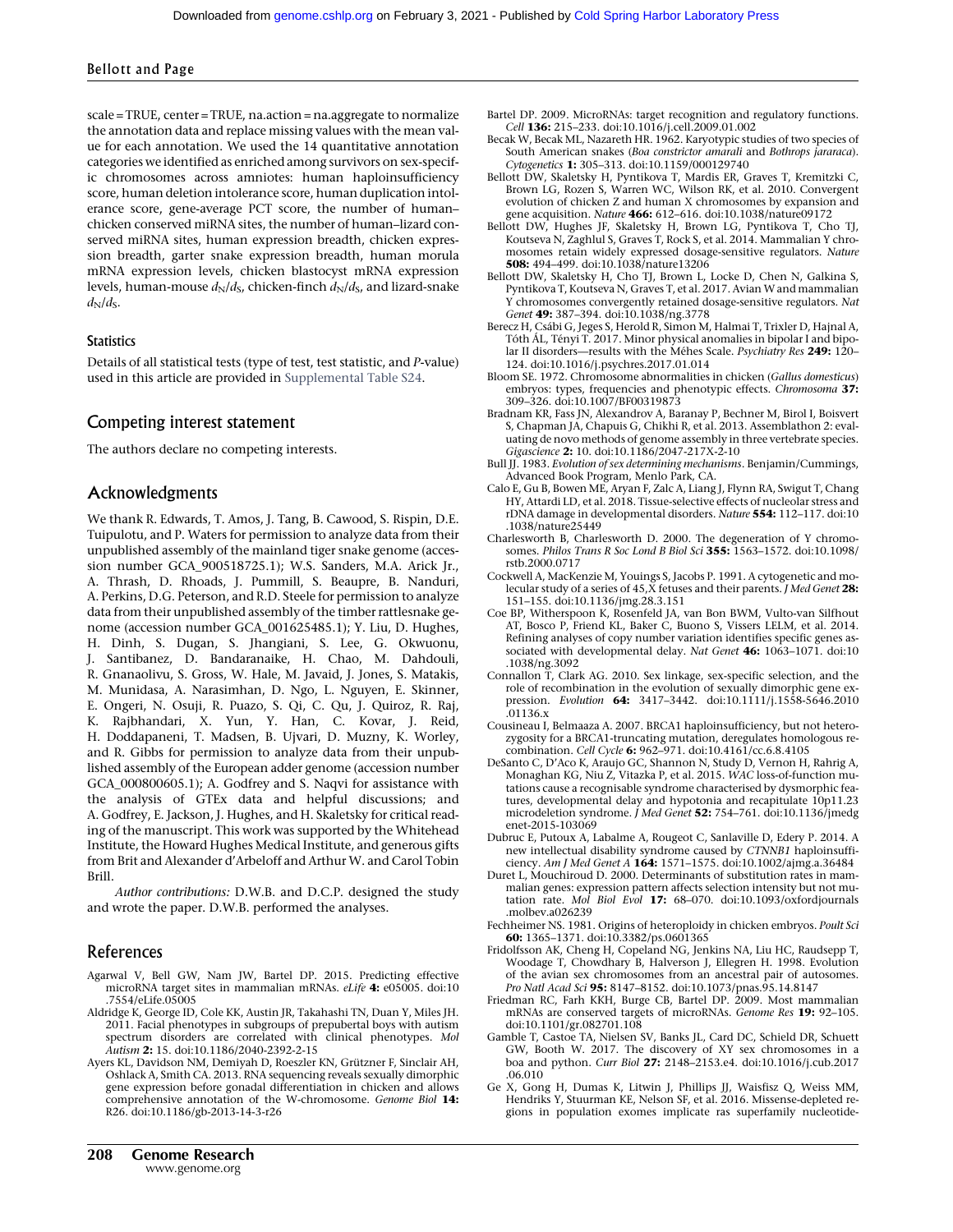# Genes on W and Y Chromosomes regulate development

binding protein alteration in patients with brain malformation. NPJ Genom Med 1: 16036. doi:10.1038/npjgenmed.2016.36

- Gibson WT, Hood RL, Zhan SH, Bulman DE, Fejes AP, Moore R, Mungall AJ, Eydoux P, Babul-Hirji R, An J, et al. 2012. Mutations in EZH2 cause Weaver syndrome. Am J Hum Genet **90:** 110-118. doi:10.1016/j.ajhg .2011.11.018
- GTEx Consortium. 2017. Genetic effects on gene expression across human tissues. Nature 550: 204–213. doi:10.1038/nature24277
- Gubbay J, Collignon J, Koopman P, Capel B, Economou A, Münsterberg A, Vivian N, Goodfellow P, Lovell-Badge R. 1990. A gene mapping to the sex-determining region of the mouse Y chromosome is a member of a novel family of embryonically expressed genes. Nature 346: 245–250. doi:10.1038/346245a0
- Handley LJL, Ceplitis H, Ellegren H. 2004. Evolutionary strata on the chicken Z chromosome: implications for sex chromosome evolution. Genetics 167: 367–376. doi:10.1534/genetics.167.1.367
- Hassold T, Benham F, Leppert M. 1988. Cytogenetic and molecular analysis of sex-chromosome monosomy. Am J Hum Genet 42: 534-541.
- Homsy J, Zaidi S, Shen Y, Ware JS, Samocha KE, Karczewski KJ, DePalma SR, McKean D, Wakimoto H, Gorham J, et al. 2015. De novo mutations in congenital heart disease with neurodevelopmental and other congenital anomalies. Science 350: 1262–1266. doi:10.1126/science.aac9396
- Hook EB, Warburton D. 1983. The distribution of chromosomal genotypes associated with Turner's syndrome: livebirth prevalence rates and evidence for diminished fetal mortality and severity in genotypes associated with structural X abnormalities or mosaicism. Hum Genet 64: 24–27. doi:10.1007/BF00289473
- Huang N, Lee I, Marcotte EM, Hurles ME. 2010. Characterising and predicting haploinsufficiency in the human genome. PLoS Genet 6: e1001154. doi:10.1371/journal.pgen.1001154
- Hughes JF, Skaletsky H, Pyntikova T, Graves TA, van Daalen SKM, Minx PJ, Fulton RS, McGrath SD, Locke DP, Friedman C, et al. 2010. Chimpanzee and human Y chromosomes are remarkably divergent in structure and gene content. Nature 463: 536–539. doi:10.1038/nature08700
- Hughes JF, Skaletsky H, Brown LG, Pyntikova T, Graves T, Fulton RS, Dugan S, Ding Y, Buhay CJ, Kremitzki C, et al. 2012. Strict evolutionary conservation followed rapid gene loss on human and rhesus Y chromosomes. Nature 483: 82-86. doi:10.1038/nature10843
- Hughes JF, Skaletsky H, Koutseva N, Pyntikova T, Page DC. 2015. Sex chromosome-to-autosome transposition events counter Y-chromosome gene loss in mammals. Genome Biol 16: 104. doi:10.1186/s13059-015-0667-4
- Iossifov I, O'Roak BJ, Sanders SJ, Ronemus M, Krumm N, Levy D, Stessman HA, Witherspoon KT, Vives L, Patterson KE, et al. 2014. The contribution of de novo coding mutations to autism spectrum disorder. Nature 515: 216–221. doi:10.1038/nature13908
- Janečka JE, Davis BW, Ghosh S, Paria N, Das PJ, Orlando L, Schubert M, Nielsen MK, Stout TAE, Brashear W, et al. 2018. Horse Y chromosome assembly displays unique evolutionary features and putative stallion fertility genes. Nat Commun 9: 2945. doi:10.1038/s41467-018-05290-6
- Kaiser VB, Bachtrog D. 2014. De novo transcriptome assembly reveals sexspecific selection acting on evolving neo-sex chromosomes in<br>*Drosophila miranda. BMC Genomics* **15:** 241. doi:10.1186/1471-2164-15-241
- Kaiser VB, Zhou Q, Bachtrog D. 2011. Nonrandom gene loss from the Drosophila miranda neo-Y chromosome. Genome Biol Evol 3: 1329– 1337. doi:10.1093/gbe/evr103
- Kobel HR. 1962. Heterochromosomen bei Vipera berus L. (Viperidae, Serpentes). Experientia 18: 173-174. doi:10.1007/BF02151711
- Koolen DA, Pfundt R, Linda K, Beunders G, Veenstra-Knol HE, Conta JH, Fortuna AM, Gillessen-Kaesbach G, Dugan S, Halbach S, et al. 2016. The Koolen-de Vries syndrome: a phenotypic comparison of patients with a 17q21.31 microdeletion versus a KANSL1 sequence variant. Eur J Hum Genet 24: 652–659. doi:10.1038/ejhg.2015.178
- Kumar S, Stecher G, Suleski M, Hedges SB. 2017. Timetree: a resource for timelines, timetrees, and divergence times. Mol Biol Evol 34: 1812-1819. doi:10.1093/molbev/msx116

Lahn BT, Page DC. 1997. Functional coherence of the human Y chromosome. Science 278: 675–680. doi:10.1126/science.278.5338.675

- Lahn BT, Page DC. 1999. Four evolutionary strata on the human X chromosome. Science 286: 964–967. doi:10.1126/science.286.5441.964
- Li G, Davis BW, Raudsepp T, Pearks Wilkerson AJ, Mason VC, Ferguson-Smith M, O'Brien PC, Waters PD, Murphy WJ. 2013. Comparative analysis of mammalian Y chromosomes illuminates ancestral structure and lineage-specific evolution. Genome Res 23: 1486–1495. doi:10.1101/gr .154286.112
- Liu Y, Endo Y, Iwaki D, Nakata M, Matsushita M, Wada I, Inoue K, Munakata M, Fujita T. 2005. Human M-ficolin is a secretory protein that activates the lectin complement pathway. J Immunol 175: 3150-3156. doi:10 .4049/jimmunol.175.5.3150
- Mank JE, Hultin-Rosenberg L, Zwahlen M, Ellegren H. 2008. Pleiotropic constraint hampers the resolution of sexual antagonism in vertebrate gene expression. Am Nat 171: 35–43. doi:10.1086/523954
- Matsubara K, Tarui H, Toriba M, Yamada K, Nishida-Umehara C, Agata K, Matsuda Y. 2006. Evidence for different origin of sex chromosomes in snakes, birds, and mammals and step-wise differentiation of snake sex chromosomes. Proc Natl Acad Sci 103: 18190–18195. doi:10.1073/ pnas.0605274103
- Matsubara K, Nishida C, Matsuda Y, Kumazawa Y. 2016. Sex chromosome evolution in snakes inferred from divergence patterns of two gametologous genes and chromosome distribution of sex chromosome-linked repetitive sequences. Zoological Lett 2: 19. doi:10.1186/s40851-016- 0056-1
- McCarthy FM, Pendarvis K, Cooksey AM, Gresham CR, Bomhoff M, Davey S, Lyons E, Sonstegard TS, Bridges SM, Burgess SC. 2019. Chickspress: a resource for chicken gene expression. Database 2019: baz058. doi:10 .1093/database/baz058
- McKusick-Nathans Institute of Genetic Medicine. 2019. Online mendelian inheritance in Man, OMIM. Johns Hopkins University, Baltimore.
- Meisel RP. 2011. Towards a more nuanced understanding of the relationship between sex-biased gene expression and rates of protein-coding sequence evolution. *Mol Biol Evol* 28: 1893–1900. doi:10.1093/molbev/ msr010
- Merkin J, Russell C, Chen P, Burge CB. 2012. Evolutionary dynamics of gene and isoform regulation in mammalian tissues. Science 338: 1593-1599. doi:10.1126/science.1228186
- Mi H, Muruganujan A, Ebert D, Huang X, Thomas PD. 2019a. PANTHER version 14: more genomes, a new PANTHER GO-slim and improvements in enrichment analysis tools. Nucleic Acids Res 47: D419-D426. doi:10 .1093/nar/gky1038
- Mi H, Muruganujan A, Huang X, Ebert D, Mills C, Guo X, Thomas PD. 2019b. Protocol update for large-scale genome and gene function analysis with the PANTHER classification system (v.14.0). Nat Protoc 14: 703–721. doi:10.1038/s41596-019-0128-8
- Mirabello L, Khincha PP, Ellis SR, Giri N, Brodie S, Chandrasekharappa SC, Donovan FX, Zhou W, Hicks BD, Boland JF, et al. 2017. Novel and known ribosomal causes of Diamond-Blackfan anaemia identified through comprehensive genomic characterisation. J Med Genet 54: 417–425. doi:10.1136/jmedgenet-2016-104346
- Munger SC, Capel B. 2012. Sex and the circuitry: progress toward a systemslevel understanding of vertebrate sex determination. Wiley Interdiscip Rev Syst Biol Med 4: 401–412. doi:10.1002/wsbm.1172
- Munye MM, Diaz-Font A, Ocaka L, Henriksen ML, Lees M, Brady A, Jenkins D, Morton J, Hansen SW, Bacchelli C, et al. 2017. COLEC10 is mutated in 3MC patients and regulates early craniofacial development. PLoS Genet 13: e1006679. doi:10.1371/journal.pgen.1006679
- Nakatani Y, Takeda H, Kohara Y, Morishita S. 2007. Reconstruction of the vertebrate ancestral genome reveals dynamic genome reorganization in early vertebrates. Genome Res 17: 1254–1265. doi:10.1101/gr .6316407
- Nanda I, Shan Z, Schartl M, Burt DW, Koehler M, Nothwang H, Grützner F, Paton IR, Windsor D, Dunn I, et al. 1999. 300 million years of conserved synteny between chicken Z and human chromosome 9. Nat Genet 21: 258–259. doi:10.1038/6769
- Naqvi S, Bellott DW, Lin KS, Page DC. 2018. Conserved microRNA targeting reveals preexisting gene dosage sensitivities that shaped amniote sex chromosome evolution. Genome Res 28: 474–483. doi:10.1101/gr .230433.117
- Naqvi S, Godfrey AK, Hughes JF, Goodheart ML, Mitchell RN, Page DC. 2019. Conservation, acquisition, and functional impact of sex-biased gene expression in mammals. Science 365: eaaw7317. doi:10.1126/sci ence.aaw7317
- Nei M. 1969. Linkage modifications and sex difference in recombination. Genetics 63: 681–699.
- O'Meally D, Ezaz T, Georges A, Sarre SD, Graves JAM. 2012. Are some chromosomes particularly good at sex? Insights from amniotes. Chromosome Res 20: 7–19. doi:10.1007/s10577-011-9266-8
- Papp B, Pál C, Hurst LD. 2003. Dosage sensitivity and the evolution of gene families in yeast. Nature 424: 194–197. doi:10.1038/nature01771
- Perry BW, Card DC, McGlothlin JW, Pasquesi GIM, Adams RH, Schield DR, Hales NR, Corbin AB, Demuth JP, Hoffmann FG, et al. 2018. Molecular adaptations for sensing and securing prey and insight into amniote genome diversity from the garter snake genome. Genome Biol Evol 10: 2110–2129. doi:10.1093/gbe/evy157
- Pessia E, Makino T, Bailly-Bechet M, McLysaght A, Marais GAB. 2012. Mammalian X chromosome inactivation evolved as a dosage-compensation mechanism for dosage-sensitive genes on the X chromosome. Proc Natl Acad Sci 109: 5346-5351. doi:10.1073/pnas.1116763109
- Petropoulos S, Edsgärd D, Reinius B, Deng Q, Panula SP, Codeluppi S, Plaza Reyes A, Linnarsson S, Sandberg R, Lanner F. 2016. Single-cell RNA-seq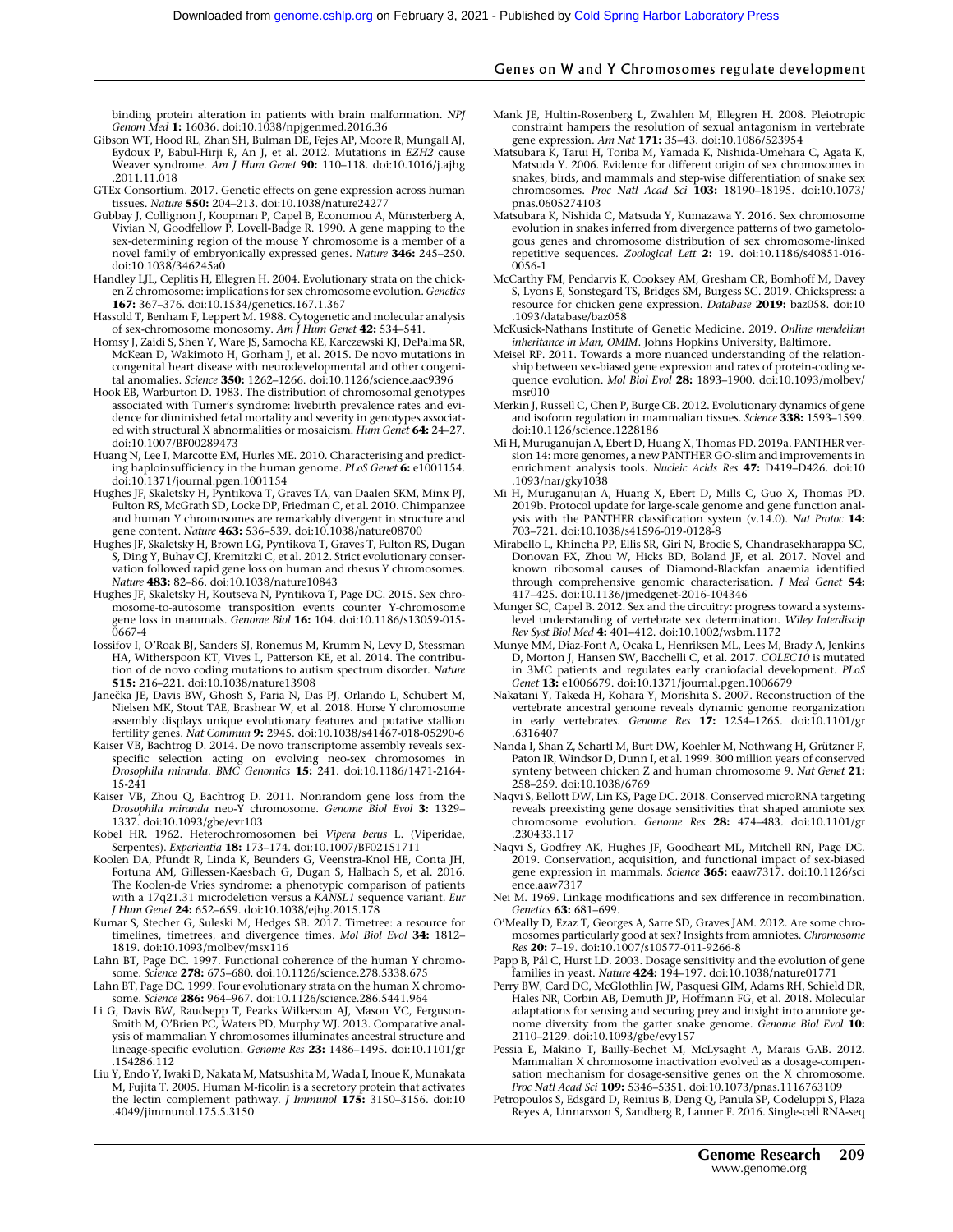reveals lineage and X chromosome dynamics in human preimplantation embryos. Cell 165: 1012–1026. doi:10.1016/j.cell.2016.03.023

- R Core Team. 2020. R: a language and environment for statistical computing. R Foundation for Statistical Computing, Vienna. [https://www.R-project](https://www.R-project.org/) [.org/](https://www.R-project.org/).
- Redford-Badwal DA, Stover ML, Valli M, McKinstry MB, Rowe DW. 1996. Nuclear retention of COL1A1 messenger RNA identifies null alleles caus-<br>ing mild osteogenesis imperfecta. *J Clin Invest* **97:** 1035–1040. doi:10 .1172/JCI118495
- Reijnders MRF, Miller KA, Alvi M, Goos JAC, Lees MM, de Burca A, Henderson A, Kraus A, Mikat B, de Vries BBA, et al. 2018. De novo and inherited loss-of-function variants in TLK2: clinical and genotype-phenotype evaluation of a distinct neurodevelopmental disorder. Am I Hum Genet **102:** 1195–1203. doi:10.1016/j.ajhg.2018.04.014
- Rice WR. 1987. The accumulation of sexually antagonistic genes as a selective agent promoting the evolution of reduced recombination between primitive sex chromosomes. Evolution 41: 911–914. doi:10.1111/j.1558- 5646.1987.tb05864.x
- Rooryck C, Diaz-Font A, Osborn DPS, Chabchoub E, Hernandez-Hernandez V, Shamseldin H, Kenny J, Waters A, Jenkins D, Kaissi AA, et al. 2011. Mutations in lectin complement pathway genes COLEC11 and MASP1 cause 3MC syndrome. Nat Genet 43: 197-203. doi:10.1038/ng.757
- Ross MT, Grafham DV, Coffey AJ, Scherer S, McLay K, Muzny D, Platzer M, Howell GR, Burrows C, Bird CP, et al. 2005. The DNA sequence of the human X chromosome. Nature 434: 325–337. doi:10.1038/ nature03440
- Rovatsos M, VukićJ, Lymberakis P, Kratochvíl L. 2015. Evolutionary stability of sex chromosomes in snakes. Proc R Soc B 282: 20151992. doi:10 .1098/rspb.2015.1992
- Rovatsos M, Augstenová B, Altmanová M, Sloboda M, Kodym P, Kratochvíl L. 2018. Triploid colubrid snake provides insight into the mechanism of sex determination in advanced snakes. Sex Dev 12: 251–255. doi:10 .1159/000490124
- Ruderfer DM, Hamamsy T, Lek M, Karczewski KJ, Kavanagh D, Samocha KE, Exome Aggregation Consortium, Daly MJ, MacArthur DG, Fromer M, et al. 2016. Patterns of genic intolerance of rare copy number variation in 59,898 human exomes. Nat Genet 48: 1107-1111. doi:10.1038/ng .3638
- Sanna-Cherchi S, Westland R, Ghiggeri GM, Gharavi AG. 2018. Genetic basis of human congenital anomalies of the kidney and urinary tract. J Clin Invest 128: 4–15. doi:10.1172/JCI95300
- Schield DR, Card DC, Hales NR, Perry BW, Pasquesi GM, Blackmon H, Adams RH, Corbin AB, Smith CF, Ramesh B, et al. 2019. The origins and evolution of chromosomes, dosage compensation, and mechanisms underlying venom regulation in snakes. Genome Res 29: 590–
- 601. doi:10.1101/gr.240952.118 Sinclair AH, Berta P, Palmer MS, Hawkins JR, Griffiths BL, Smith MJ, Foster JW, Frischauf AM, Lovell-Badge R, Goodfellow PN. 1990. A gene from the human sex-determining region encodes a protein with homology to a conserved DNA-binding motif. Nature 346: 240-244. doi:10 .1038/346240a0
- Skaletsky H, Kuroda-Kawaguchi T, Minx PJ, Cordum HS, Hillier L, Brown LG, Repping S, Pyntikova T, Ali J, Bieri T, et al. 2003. The male-specific region of the human Y chromosome is a mosaic of discrete sequence classes. Nature 423: 825–837. doi:10.1038/nature01722
- Skinner BM, Sargent CA, Churcher C, Hunt T, Herrero J, Loveland JE, Dunn M, Louzada S, Fu B, Chow W, et al. 2016. The pig X and Y chromosomes: structure, sequence, and evolution. Genome Res 26: 130-139. doi:10 .1101/gr.188839.114
- Smith DW, Bostian KE. 1964. Congenital anomalies associated with idiopathic mental retardation. J Pediatr 65: 189–196. doi:10.1016/S0022- 3476(64)80519-9
- Stevens B, Allen NJ, Vazquez LE, Howell GR, Christopherson KS, Nouri N, Micheva KD, Mehalow AK, Huberman AD, Stafford B, et al. 2007. The classical complement cascade mediates CNS synapse elimination. Cell 131: 1164–1178. doi:10.1016/j.cell.2007.10.036
- Trainor PA. 2010. Craniofacial birth defects: the role of neural crest cells in the etiology and pathogenesis of Treacher Collins syndrome and the potential for prevention. Am J Med Genet A 152A: 2984-2994. doi:10 .1002/ajmg.a.33454
- The UniProt Consortium. 2019. Uniprot: a worldwide hub of protein knowledge. Nucleic Acids Res 47: D506–D515. doi:10.1093/nar/gky1049
- Vega-Lopez GA, Cerrizuela S, Tribulo C, Aybar MJ. 2018. Neurocristopathies: new insights 150 years after the neural crest discovery. Dev Biol 444: S110–S143. doi:10.1016/j.ydbio.2018.05.013
- Vicoso B, Emerson JJ, Zektser Y, Mahajan S, Bachtrog D. 2013a. Comparative sex chromosome genomics in snakes: differentiation, evolutionary strata, and lack of global dosage compensation. PLoS Biol 11: e1001643. doi:10.1371/journal.pbio.1001643
- Wang W, Corominas R, Lin GN. 2019. De novo mutations from whole exome sequencing in neurodevelopmental and psychiatric disorders: from discovery to application. Front Genet 10: 258. doi:10.3389/fgene .2019.00258
- Weinberg SM, Jenkins EA, Marazita ML, Maher BS. 2007. Minor physical anomalies in schizophrenia: a meta-analysis. Schizophr Res 89: 72–85. doi:10.1016/j.schres.2006.09.002
- White MA, Kitano J, Peichel CL. 2015. Purifying selection maintains dosage-sensitive genes during degeneration of the threespine stickleback Y chromosome. Mol Biol Evol 32: 1981–1995. doi:10.1093/molbev/ msv078
- Willing MC, Deschenes SP, Scott DA, Byers PH, Slayton RL, Pitts SH, Arikat H, Roberts EJ. 1994. Osteogenesis imperfecta type I: molecular heterogeneity for COL1A1 null alleles of type I collagen. Am J Hum Genet 55: 638–647.
- Wu D, Mandal S, Choi A, Anderson A, Prochazkova M, Perry H, Gil-Da-Silva-Lopes VL, Lao R, Wan E, Tang PLF, et al. 2015. DLX4 is associated with orofacial clefting and abnormal jaw development. Hum Mol Genet 24: 4340–4352. doi:10.1093/hmg/ddv167
- Xu L, Auer G, Peona V, Suh A, Deng Y, Feng S, Zhang G, Blom MPK, Christidis L, Prost S, et al. 2019a. Dynamic evolutionary history and gene content of sex chromosomes across diverse songbirds. Nat Ecol Evol 3: 834–844. doi:10.1038/s41559-019-0850-1
- Yang J, Su AI, Li WH. 2005. Gene expression evolves faster in narrowly than in broadly expressed mammalian genes. Mol Biol Evol 22: 2113–2118. doi:10.1093/molbev/msi206
- Yates AD, Achuthan P, Akanni W, Allen J, Allen J, Alvarez-Jarreta J, Amode MR, Armean IM, Azov AG, Bennett R, et al. 2020. Ensembl 2020. Nucleic Acids Res 48: D682-D688. doi:10.1093/nar/gkz966
- Yin W, Wang ZJ, Li QY, Lian JM, Zhou Y, Lu BZ, Jin LJ, Qiu PX, Zhang P, Zhu WB, et al. 2016. Evolutionary trajectories of snake genes and genomes revealed by comparative analyses of five-pacer viper. Nat Commun 7: 13107. doi:10.1038/ncomms13107

Received July 9, 2020; accepted in revised form December 4, 2020.